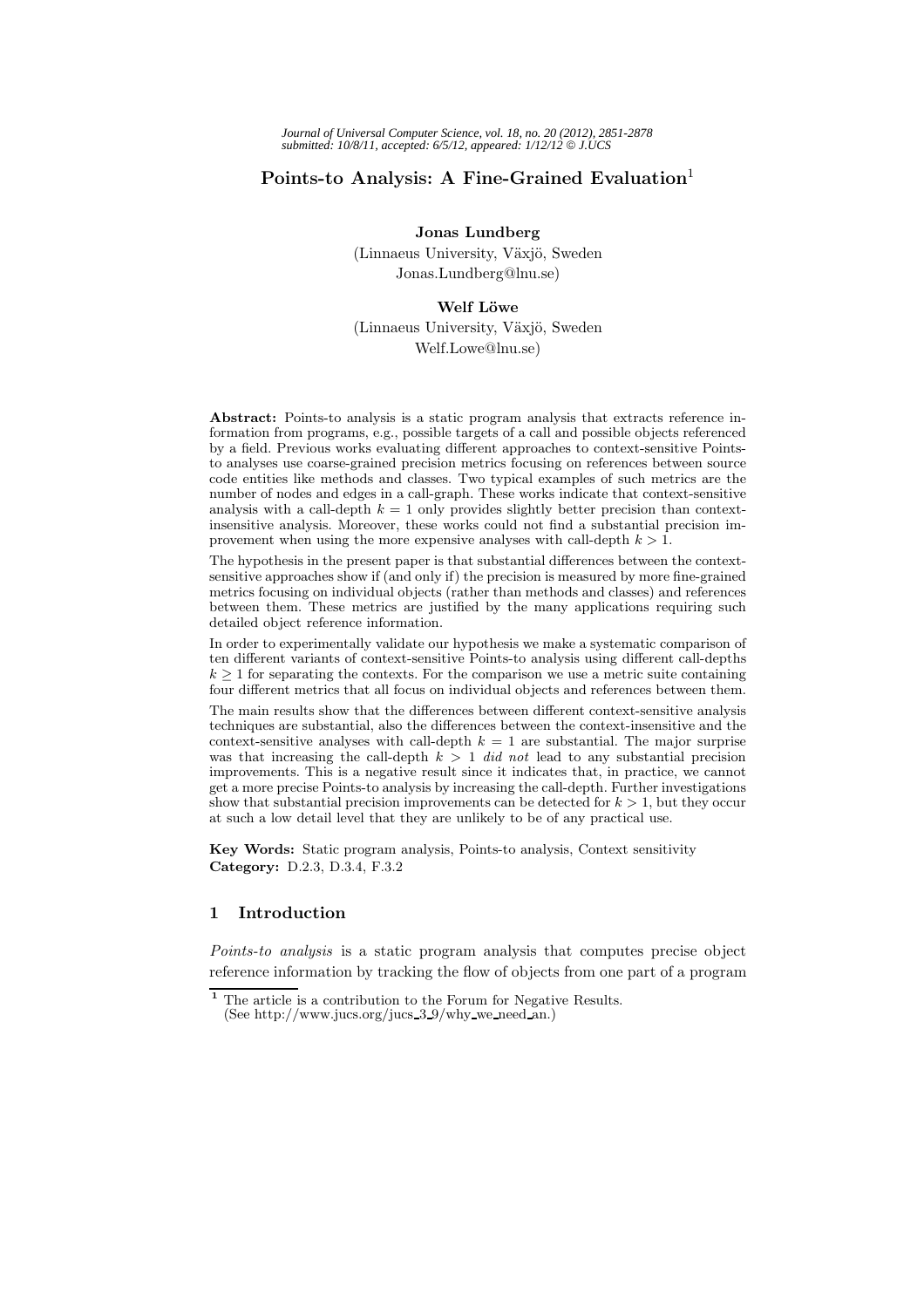to another. This reference information is an essential input to many types of client applications in optimizing compilers and software engineering.

Optimizing compilers use reference information to perform optimizations such as: *virtual call resolution* to avoid unnecessary dynamic dispatch and facilitate method inlining, *side-effect analysis* to compute the set of objects that may be modified during the execution of a statement, and *escape analysis* to identify method- or thread-local objects to improve garbage collection and to remove synchronization operations.

Activities related to software engineering include: *metric analyses* computing coupling and cohesion between objects, architectural recovery by *class clustering* proposes groupings of classes, either based on coupling and cohesion or directly on reference information. Source code browsers need *forward and backward slices* of a program point for easy navigation, which, in turn, requires reference information. In *software testing*, class dependencies determine the test order. Finally, static *design pattern detection* needs to identify the interaction among participating classes and object instances in order to exclude false positives.

### **1.1 Introduction to Points-to Analysis**

Object-oriented programs consist of classes, and each class contains a set of methods and fields. Methods create and propagate runtime objects, fields capture them. An *abstract object* o is an analysis abstraction that represents one or more run-time objects and in this article each *syntactic creation point* s corresponds to a unique abstract object  $o_s \in O$  representing *all* run-time objects created at s in *any* execution of an analyzed program. During analysis, each variable and object field  $n$  in the analyzed program is associated with a points-to set  $Pt(n) \subseteq O$  which, when the analysis is completed, will be interpreted as:  $Pt(n)$ is the set of abstract objects that may be referenced by  $n$ .

In Points-to analysis, each method in the program is represented by a graph with two different node types: abstract objects  $o \in O$ , and reference variables  $v \in RV$ . Edges represent assignments of reference values and can be considered as channels for *object propagation*. An allocation edge  $o \rightarrow l$  means that the abstract object o should be propagated to  $Pt(l)$ . An assignment edge  $r \rightarrow l$ means that all abstract objects in  $Pt(r)$  should be propagated to  $Pt(l)$ .

Fields introduce a third type of nodes, object fields nodes  $[o, f] \in OF$ , that via field read/write assignment edges connect the different method graphs. Finally, for each call  $l = a.m(v)$ , additional edges are added that correspond to assignments of address  $a$ , argument  $v$  (and return values  $ret$ ) to the implicit variable this, formal parameter  $p$  (and receiving variable  $l$ ). The result is a whole program representation where inter-procedural edges due to calls and field accesses connect the different method (sub)graphs.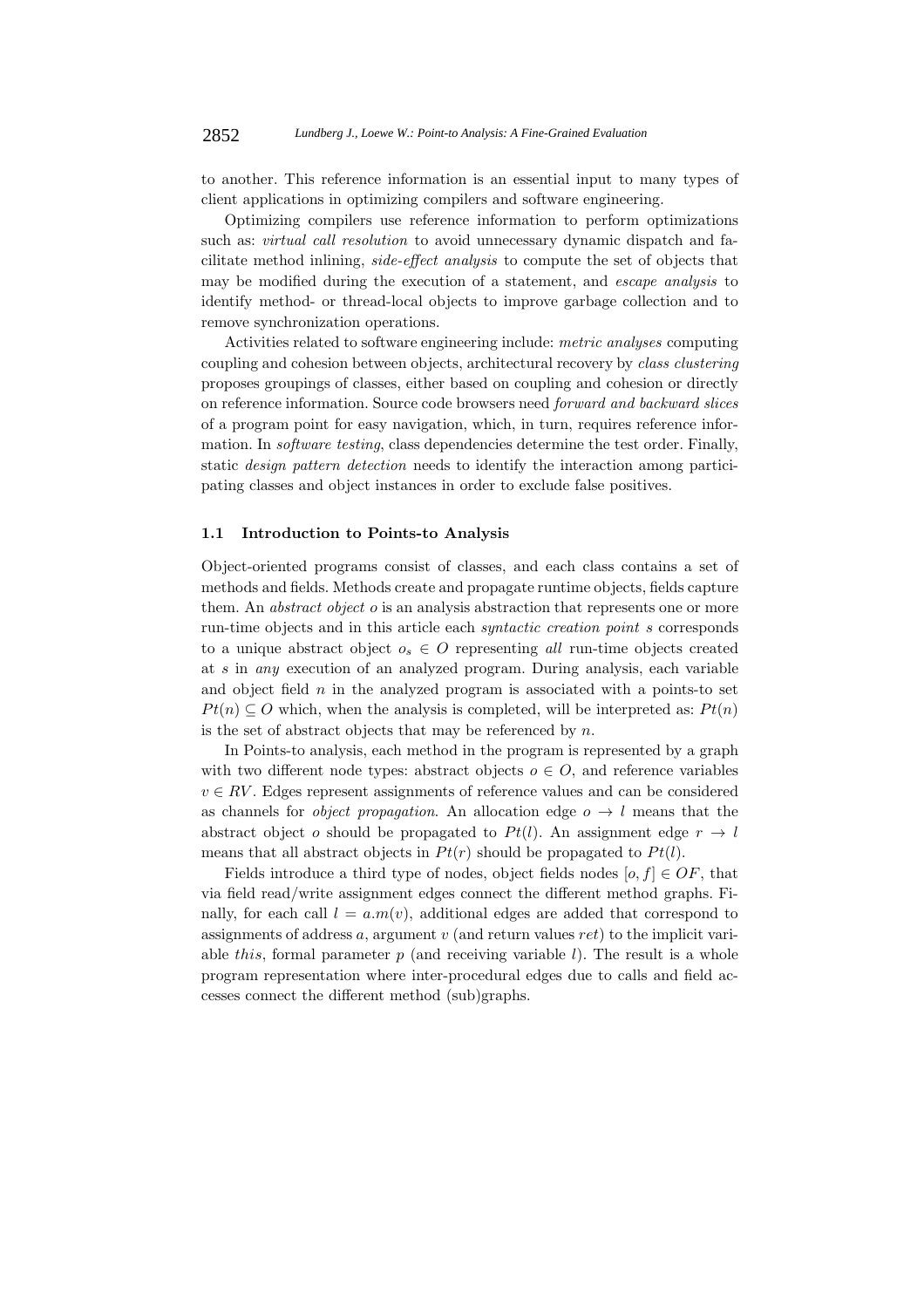Once the program graph is constructed, the analysis computes the object flow from one part of the program to another by merging the values from predecessor nodes repeatedly until a fixed point is reached.

In *context-insensitive* analysis, arguments of different calls to the same target method (subgraph) m get propagated and mixed there. The result of  $m$ 's analysis is then the merger of *all* calls targeting m and the effects of m itself. Furthermore, the analysis result, i.e., over-approximated return values and heap updates, affect other callees of m.

A *context-sensitive* analysis aims at reducing this over-approximation by partitioning all calls targeting m into a finite number of *call contexts* (cloned method subgraphs). Context-sensitivity gives, in general, a more precise analysis since the arguments of calls targeting the same method do not get mixed when the calls are analyzed in different contexts. This partitioning can be made even more fine grained by taking more than one level (call-depth  $k$ ) of call history into account. Thus, in theory, a context-sensitive analysis is more precise than a context-insensitive one, and increasing the call-depth  $k > 1$  makes it even more precise. The drawbacks of context-sensitivity are the increased memory costs that come with maintaining a number of contexts for each method, and the increased analysis time required to reach a fixed point. Increasing the call-depth comes with an exponential cost in both analysis time and memory.

#### **1.2 Paper Motivation**

The question if and when a more costly context-sensitive Points-to analysis using a call-depth  $k \geq 1$  actually pays off in practice is not clearly answered.

On the one hand we have the results of [Lhoták and Hendren 2006, 2008] indicating that a more expensive context-sensitive approach to Points-to analysis does not provide any substantial precision improvements<sup>2</sup>. Their results did not show any major difference in precision between different context-sensitive approaches or when using a call-depth  $k > 1$ , and only slightly better results than the context-insensitive analysis. However, when evaluating the precision they used a rather coarse-grained metric suite focusing on references between source code entities like methods and classes, i.e., in relations that hold for all instances of a class. Typical examples of such metrics are the number of nodes and edges in a call-graph, and the number of non-resolved polymorphic calls. We will from now on refer to this type of precision metric suite as *SourceLevel*.

On the other hand, [Lundberg et al., 2009] reported substantial differences between different context-sensitive approaches when using a more fine-grained metric suite containing four different precision metrics that all focus on different aspects of individual objects and their references. We will from now

<sup>2</sup> Consequently, they entitled one of their papers: "Context-Sensitive Points-to Analysis: Is it worth it?"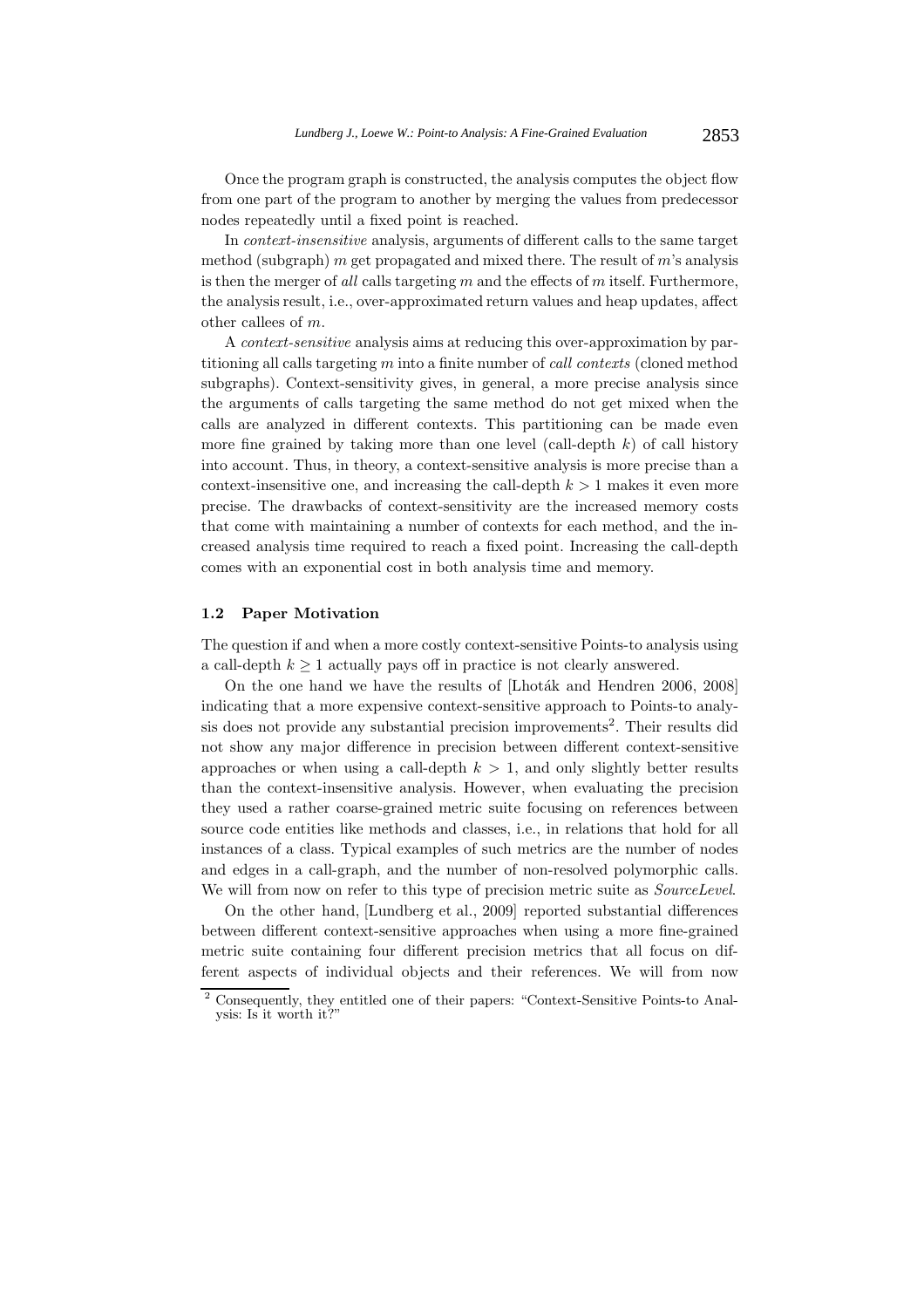on refer to this type of metric suite as *ObjectLevel*. However, the results of [Lundberg et al., 2009] were limited to a call-depth  $k = 1$  and, thus, did not indicate if further precision improvements can be expected for the case  $k > 1$ .

In summary: Previous experiments comparing different approaches to Pointsto analysis indicate that: (i) client applications of type *SourceLevel* can probably safely avoid the trouble of adding any kind of context-sensitivity to their analysis, (ii) client applications of type *ObjectLevel* are likely to benefit from using a  $k = 1$ context-sensitive analysis. Within this group of analyses  $(k = 1)$ , there is also a trade-off between precison and cost when comparing different context-sensitive approaches. (iii) The question if we can improve the precision for clients of type *ObjectLevel* by increasing the call-depth, or by some other mean partitioning the level 1 call contexts, is still an open issue.

## **1.3 Hypothesis, Contributions, and Paper Outline**

Our hypothesis H is: We have substantial differences between call-depth  $k = 1$ and  $k > 1$ , or when we by some other mean partition the  $k = 1$  call contexts into smaller contexts, if (and only if) precision is measured by metrics of type *ObjectLevel*.

The contributions of this paper are the following: (i) We present and evaluate three different context-sensitive approaches using a call-depth  $k \geq 1$ . (ii) We introduce two new context-sensitive variants that both can be seen as examples of more precise analyses variants achieved by partitioning the  $k = 1$  call contexts into smaller contexts. (iii) We make a thorough experimental evaluation of 10 different context-sensitive variants in order to validate or invalidate our hypothesis H. We perform all experiments using a precision metric suite of type *ObjectLevel*, thus emphasizing the difference in precision between different context-sensitive approaches. In addition to precision results, we also present analysis costs, i.e., analysis time and memory.

Our experiments failed to validate hypothesis  $H$  since we could not detect any substantial precision improvments when increasing the call-depth beyond  $k = 1$ . This is a negative result since it indicates that, in practice, we can not get a more precise Points-to analysis by increasing the call-depth beyond  $k = 1$ , and this paper is therefore a contribution to the *Forum for Negative Results*.

Paper outline: In Section 2, we present a framework for context-sensitive Points-to analyses to provide a uniform presentation of all the analysis variants that we later on evaluate in our exeriments. Section 3 gives a brief outline of our Points-to analysis implementation. Section 4 presents our experiments, including experimental setup, results, and discussion. In Section 5, entitled *Explaining Negative Results*, we describe why we failed to validate hypothesis H. We also present a new modified hypothesis  $H'$  and new experiments supporting<br>it. Section 6 presents related weak and Section 7 concludes the paper it. Section 6 presents related work and Section 7 concludes the paper.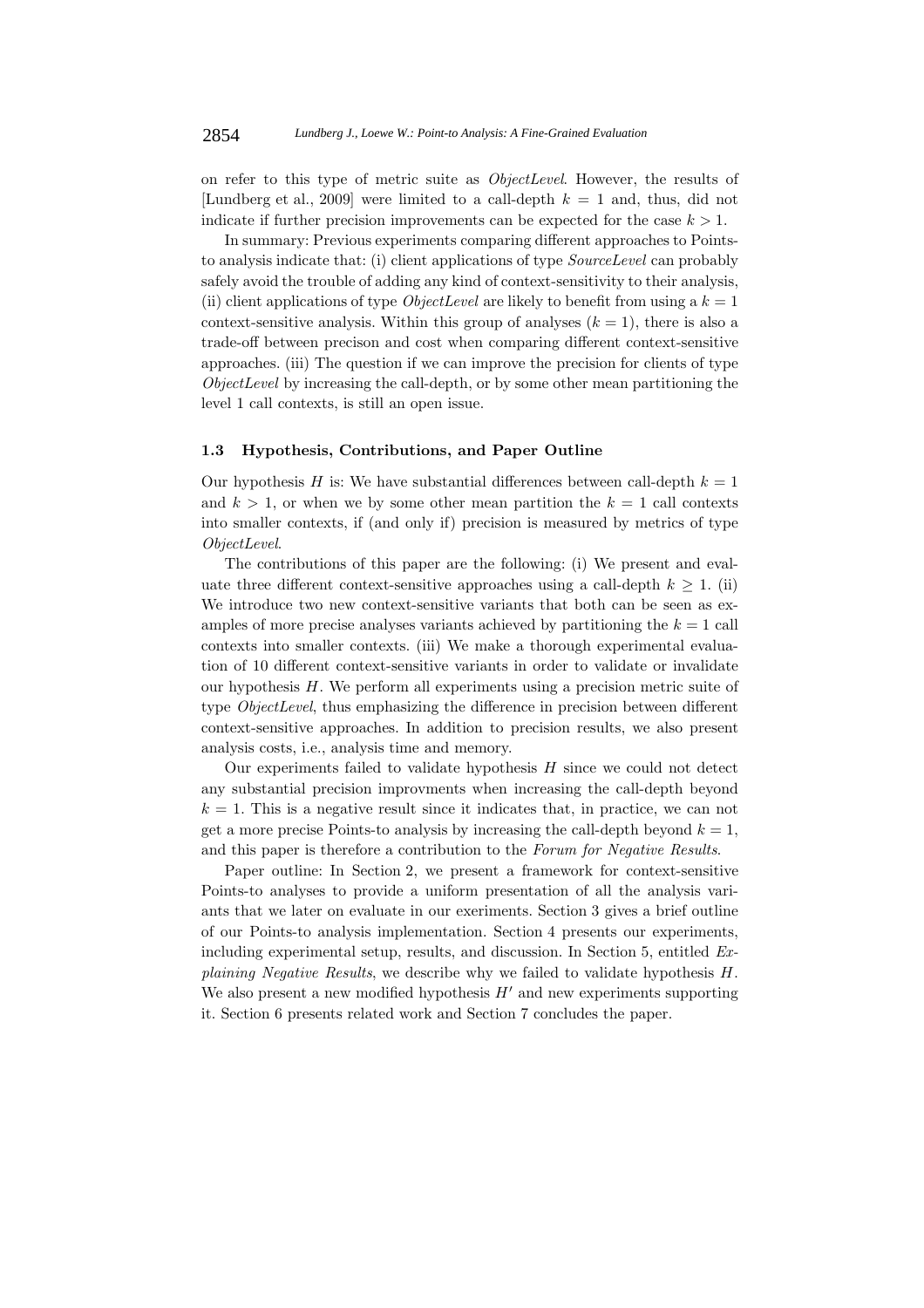## **2 A Framework for Context-Sensitive Analyses**

This section presents a framework for context-sensitive Points-to analyses. We use this framework not only to give a precise definition of different contextsensitive analysis variants, it also limits the scope of our experimental evaluation in Section 4. Our framework is not complete in the sense that it covers every known Points-to analysis. Alternative Points-to analysis approaches outside the scope of our framework will be briefly discussed at the end of Section 2.1. Finally, in Sections 2.2 and 2.3, we discuss and exemplify the major differences between the different framework instances that are used in our experiments in Section 4.

#### **2.1 Seven Families of Context-Sensitive Points-to Analysis**

In our framework for context-sensitive Points-to analyses is each instance of the framework defined by a pair (k, AS) where k is the *call context depth* and AS is an *activation schema*. An activation schema  $AS(m, s, a, v_1, \ldots, v_l) \mapsto \{r_1, \ldots, r_n\}$ is an abstraction of a call from a call-site  $s : res = a.m(v_1, \ldots, v_l)$  that is used to associate each call with one or more abstract *activation records*  $r_i, i \in [1, \ldots, n]$ . Notice, an activation record  $r_i$  is an abstraction of an abstract activation frame  $(m, s, a, v_1, \ldots, v_l)$  which in turn is an analysis abstraction of the information contained in a run-time stack frame. For example, given an activation scheme  $AS(m, s, a, v_1, \ldots, v_l) \mapsto \{s\}, s$  is an abstraction of  $(m, s, a, v_1, \ldots, v_l)$  indicating that we in this case partition all calls targeting  $m$  based on the call-sites (return addresses). Each partition defines a context; a called method  $m$  is analyzed separately for each such context. Hence, an activation schema defines activation records and the activation records partition calls targeting method m into a number of contexts.

The partitioning of calls can be made even more fine grained by using a finite sequence  $[r_1,\ldots,r_k]$  of activation records corresponding to the k top-most activation frames on the (analysis abstraction of the) run-time activation stack. That is, for each instance  $(k, AS)$  in our framework, we can define the target contexts  $ctx_m$  of a call to be a pair  $(m, [r_1, \ldots, r_k])$  where  $r_j, j \in [1, \ldots, k]$ , is the result of applying the activation schema  $AS$  on the j-th enclosing call. In the special case of  $k = 0$  this degenerates to a context-insensitive analysis where all calls targeting method m are analyzed in the same context  $(m, []).$ 

Let m' be a method containing a call-site  $s : res = a.m(v_1, ..., v_l), ctx_m =$  $(m', [r'_1, \ldots, r'_k])$  be a context in which m' is analyzed; let  $AS(m, s, a, v_1, \ldots, v_l) \mapsto$  ${r_1, \ldots, r_n}$  be the activation records associated with the call site s. Then, the set of target contexts  $CTX_m$  under which m will be analyzed next is defined as:

$$
CTX_m = \{(m, [r_i, r'_1, \ldots, r'_{k-1}]) \mid i \in [1, \ldots, n]\}.
$$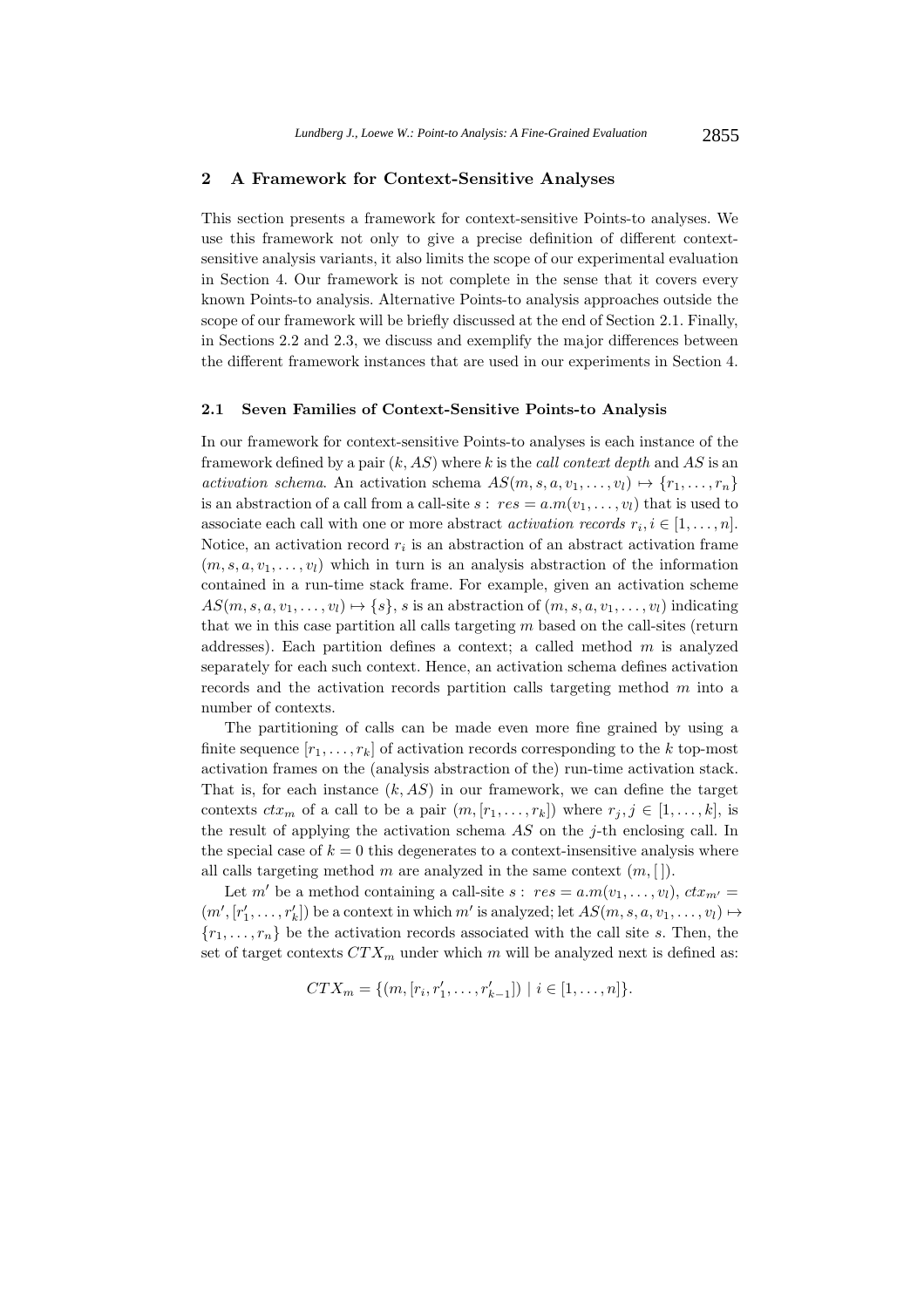That is, for each new call, the  $k-1$  top-most activation records on the activation stack and data from the current call, are used to define new contexts with a calldepth k.

Each framework instance  $(k, AS)$  defines a unique version of context-sensitive Points-to analysis, and each unique activation schema AS defines a *family* k-AS of context-sensitive analyses. We distinguish the following basic activation schemas AS for a given call  $s : res = a.m(v_1,...,v_l)$  where  $Pt(a)$  $\{o_1, \ldots, o_m\}$ :

- **–** *CFA*: AS → {s}: Calls from the same call-site s are mapped to the same record, i.e., the stack frames are abstracted by their return address.
- $-$  *ThisSens:*  $AS \mapsto \{Pt(a)\}\$ : Calls targeting the same *points-to set*  $Pt(a)$  are mapped to the same record, i.e., the stack frames are abstracted by the analysis result for the implicit parameter *this*. Static calls are handled contextinsensitively.
- **–** *ObjSens*: AS → {o1,...,o*m*}: Calls targeting the same receiving abstract object  $o_i \in Pt(a)$  are mapped to the same record, i.e., the stack frames are abstracted by the *elements of* the analysis result for the implicit parameter *this*. Static calls are handled context-insensitively.
- $-$  *ThisArg*:  $AS \mapsto \{[Pt(a), Pt(v_1), \ldots, Pt(v_l)]\}$ : Calls targeting the same pointsto value  $Pt(a)$ , and having the same arguments  $Pt(v_i)$ , are mapped to the same record. For static calls,  $Pt(a)$  is undefined and ignored.
- *− ObjArg*:  $AS$   $\mapsto \{[o_1, Pt(v_1),...,Pt(v_l)],...,[o_m,Pt(v_1),...,Pt(v_l)]\}$ : Calls targeting the same receiving abstract object  $o_i \in Pt(a)$ , and having the same arguments  $Pt(v_i)$ , are mapped to the same record. For static calls,  $o_1, \ldots, o_l$  are undefined and ignored.
- $-$  *ThisCFA*:  $AS \mapsto \{[s, Pt(a)]\}$ : Calls from the same call site s targeting the same points-to value  $Pt(a)$  are mapped to the same record. Static calls are handled using *CFA*.
- $−$  *ObjCFA*:  $AS \mapsto \{[s, o_1], \ldots, [s, o_m]\}$ : Calls from the same call site s targeting the same receiving abstract object  $o_i \in Pt(a)$  are mapped to the same record. Static calls are handled using *CFA*.

*CFA* defines the family of well-known k-CFA analyses distinguishing context by the top k sequence of call-sites [Shivers, 1991] and *ObjSens* the family of well-known k-object-sensitive analyses [Milanova et al., 2005]. *ThisSens* (k-thissensitivity) is rather new [Lundberg et al., 2009]. *CFA*, *ObjSens*, and *ThisSens* will be presented in more detail in Section 2.2. k-*ThisArgs*, k-*ObjArgs*, k-*ThisCFA*,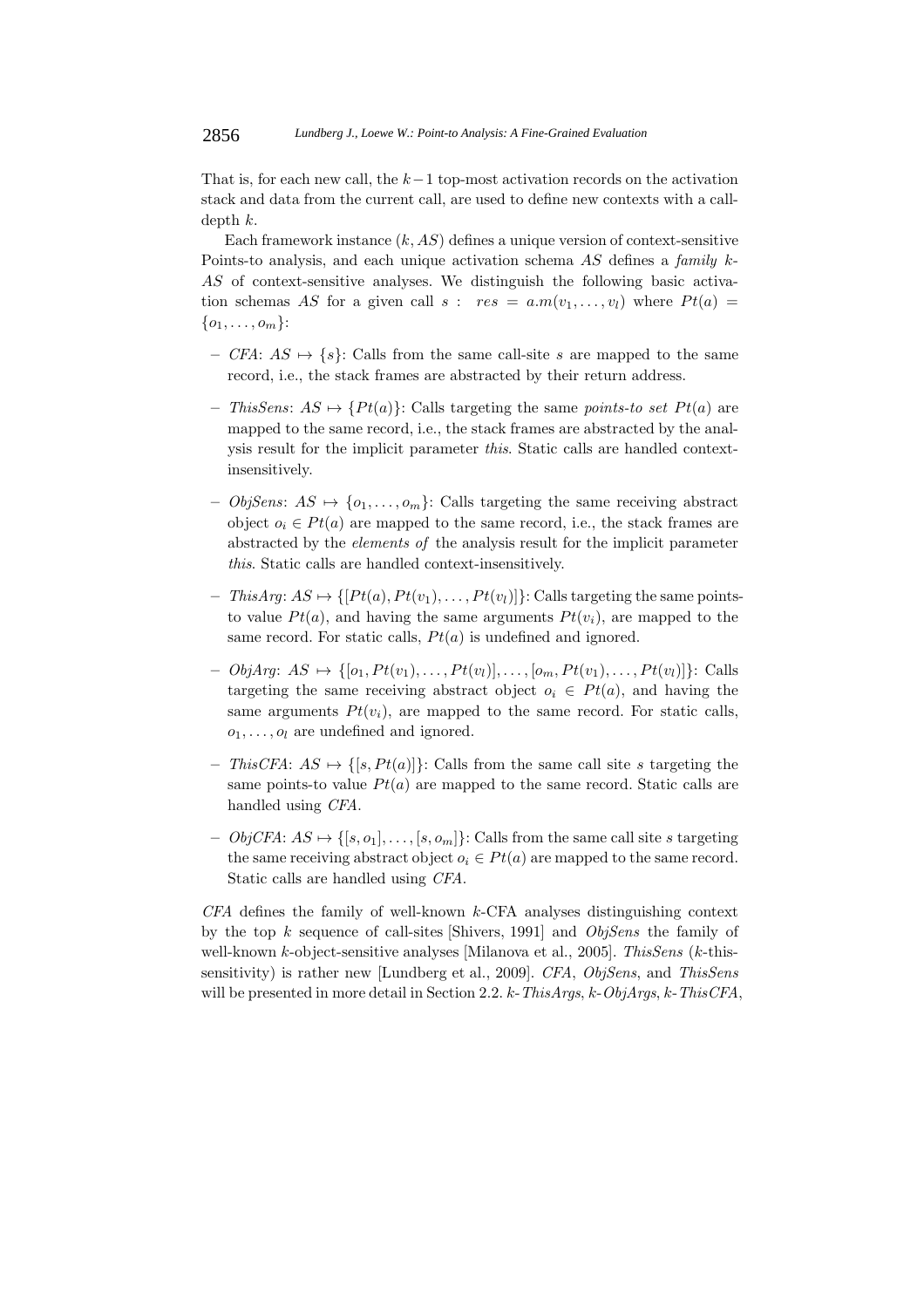and k-*ObjCFA* are to our knowledge new and will be discussed in more detail in Section 2.3.

In general, the different variants of Points-to analysis are partially ordered regarding their theoretical precision: (i) All context-sensitive analysis variants are more precise than context-insensitive Points-to analysis. (ii) In each family k-AS, the analysis i-AS is more precise than  $i$ -AS, iff  $i > j$ . (iii) For each k, k-*ThisArgs* (k-*ObjArgs*) is more precise than k-*ThisSens* (k-*ObjSens*). (iv) For each k, k-*ThisCFA* (k-*ObjCFA*) is more precise than both k-*ThisSens* (k-*ObjSens*) and k-*CFA*.

As an extension to the common framework by [Grove et al., 1997], we present this precision ordering in a semi-lattice notation in Figure 1 where edges indicate an "is more precise in theory" relationship. The gray coloring used in the picture is just a simple way of separating the different families k-*AS* from each other. A general ordering of precision cannot be given for all variants. We therefore assess their precision in experiments presented in Section 4.



**Figure 1:** Partial ordering of precisions of different analysis families.

Finally, our framework only takes two dimensions  $(k, AS)$  into account and is not complete in the sense that it covers every known Points-to analysis. These dimensions,  $(k, AS)$ , are orthogonal to other dimensions frequently exploited in context-sensitive analysis and, for brevity of presentation, we do not discuss them in detail. They include: 1) Runtime object abstractions. We used a fixed name schema where each *syntactic object allocation site* s corresponds to a unique abstract object  $o_s$ . Alternative approaches are very much possible: [Grove et al., 1997, Tip and Palsberg, 2000] are more coarse-grained, [Milanova et al., 2005, Grove et al., 1997, Smaragdakis et al., 2011] and [Lhoták]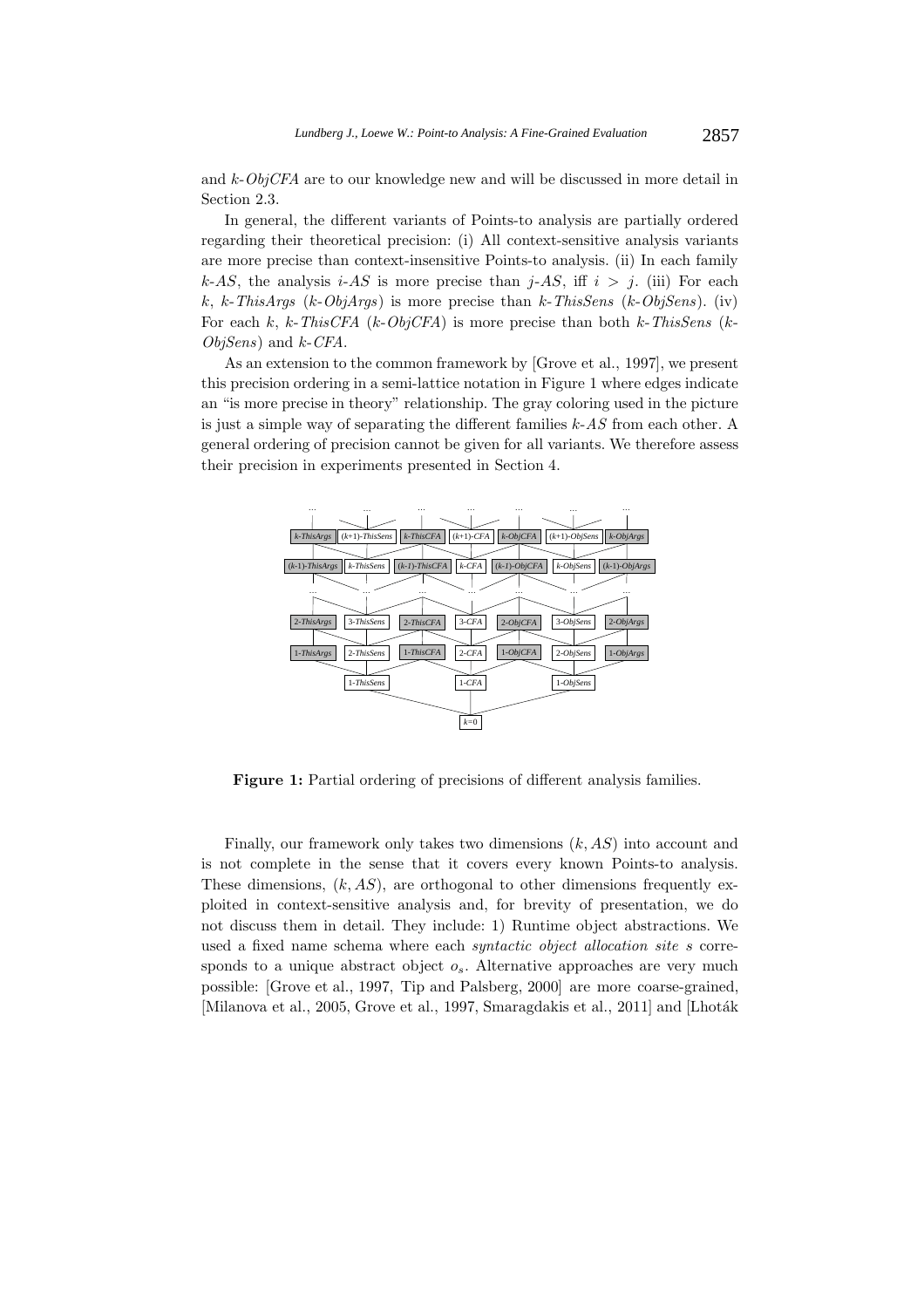and Hendren 2006, 2008] are (in certain experiments) more fine-grained. 2) We used an arbitrary but fixed call-depth  $k$  whereas other made  $k$  adaptable but bounded [Whaley and Lam, 2004, Zhu and Calman, 2004]. 3) We treat all parts of the program uniformly. Demand-driven approaches where certain parts are analyzed with higher precision are also possible [Sridharan and Bodik, 2006].

## **2.2 Context-Sensitivity by Example**

In what follows we will use a simple example to show the effects of using different types of context-sensitivity in a Points-to analysis. This section also serves to give a short introduction to three different analysis techniques (*CFA*, *ObjSens*, *ThisSens*) that was defined in our framework, and that will be used in our experiments in Section 4.

## **Example**

```
Method m:
    m(V \ v) {return v: \} \mapsto VCall 1:
    Pt(a_1) = \{o_a^1\}, \ Pt(v_1) = \{o_v^1\}r_1 = a_1.m(v_1)Call 2:
    Pt(a_2) = \{o_a^1, o_a^2\}, \ Pt(v_2) = \{o_v^2\}r_2 = a_2.m(v_2)Call 3:
    Pt(a_3) = \{o_a^3\}, \ Pt(v_3) = \{o_v^3\}r_3 = a_3.m(v_3)
```
We have three different calls targeting the same method  $m$ , which just returns the provided argument. Each call has a target expression  $a_i$  with value  $Pt(a_i)$ and an argument  $v_i$  with value  $Pt(v_i)$ .

In a context-insensitive analysis, the arguments of all three calls get mixed, and the resulting return values are a merger of all calls:

$$
Pt(r_1) = Pt(r_2) = Pt(r_3) = \{o_v^1, o_v^2, o_v^3\}.
$$

The two traditional approaches to define a context are referred to as the *call string* approach and the *functional* approach [Sharir and Pnueli, 1981]. The call string approach (k-*CFA*) partions all calls targeting m based on their call-sites. In the example above, when using 1-*CFA*, we have three different call-sites making a call to method m, each defining a separate call context. Thus, no mixing of the three calls occur and each call is handled separately:

$$
Pt(r_1) = \{o_v^1\}, \qquad Pt(r_2) = \{o_v^2\}, \qquad Pt(r_3) = \{o_v^3\}.
$$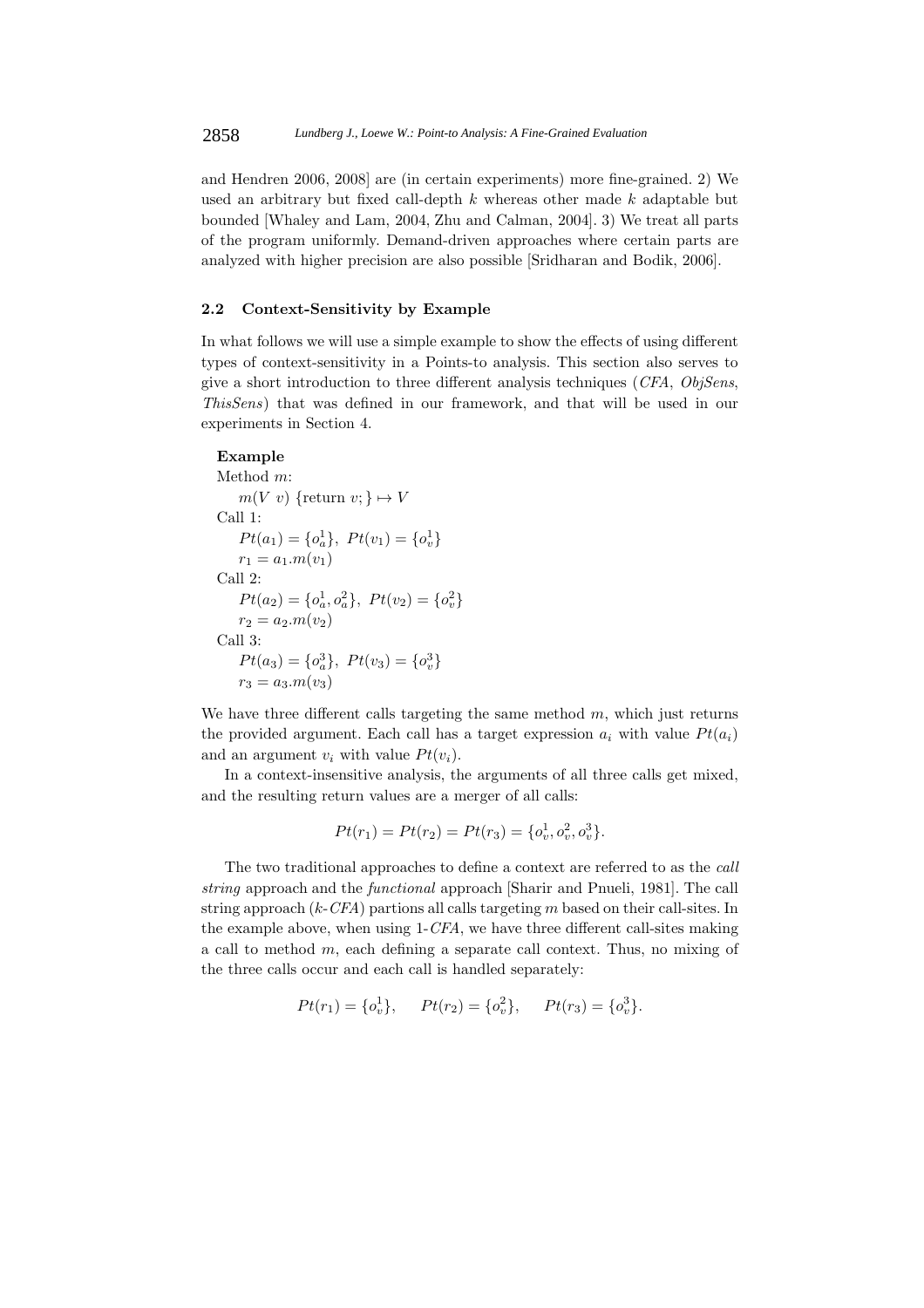Functional approaches use some abstraction of the call site's actual parameters to distinguish different contexts [Sharir and Pnueli, 1981, Grove et al., 1997]. [Milanova et al., 2002, Milanova et al., 2005] presented a functional approach designed for object-oriented languages referred to as *object-sensitivity* (k-*ObjSens*). It distinguishes contexts for a call site  $a.m(...)$  by analyzing the target method m separately for each abstract object in the target expressions  $a$ .

Returning to the example, we notice that Call 1 and Call 2 with target expressions  $a_1$  and  $a_2$  respectively, have points-to sets  $Pt(a_1)$  and  $Pt(a_2)$  that both contain the abstract object  $o_a^1$ . Thus, in an object-sensitive analysis (1-<br>*ChiSena*), both Call 1 and Call 2 terms the contain (m [a<sup>1</sup>]), and the nature *ObjSens*), both Call 1 and Call 2 target the context  $(m, [o_a^1])$ , and the return values of these two calls get mixed. values of these two calls get mixed:

$$
Pt(r_1) = \{o_v^1, o_v^2\}, \qquad Pt(r_2) = \{o_v^1, o_v^2\}, \qquad Pt(r_3) = \{o_v^3\}.
$$

Call 3 is targeting a separate context  $(m, [o_d^3])$  and no mixing occurs.<br><sup>[*I*</sup>] undbeg at al. 2000] presented a modified version of object sensitive

[Lundberg et al., 2009] presented a modified version of object-sensitivity where the target context associated with a call site  $a.m(...)$  is determined by a pair  $(m, Pt(a))$  with  $Pt(a)$  the points-to set of the target expression a. It is called *this-sensitivity* (k-*ThisSens*) since it distinguish contexts of a method by the analysis values of its implicit variable *this*.

In a this-sensitive analysis (1-*ThisSens*), in our example, all three calls target different contexts:  $(m, [\{o_a^1\}]), (m, [\{o_a^1, o_a^2\}]),$  and  $(m, [\{o_a^3\}])$ . Thus, no mixing occurs and we get the same result as in the call string (1-CFA) approach:

$$
Pt(r_1) = \{o_v^1\}, \qquad Pt(r_2) = \{o_v^2\}, \qquad Pt(r_3) = \{o_v^3\}.
$$

In this very simple example we found that 1-CFA and 1-this-sensitivity have similar precision, both are slightly more precise than 1-object-sensitivity, and all three context-sensitive approaches are more precise than the context-insensitive analysis. However, in general, none of the context-sensitive approaches is strictly more precise than the others and we need experiments to assess their precision.

### **2.3 Argument-Sensitivity and Combined Approaches**

Both *ThisArgs* and *ObjArgs* use the call argument set  $Pt(v_i)$  to identify a context for a call  $a.m(v_1,...,v_n)$ . We consider *k*-ThisArgs and *k*-ObjArgs as a func*tional refinement* to *k-ThisSens* and *k-ObjSens*, respectively, where we, inspired by [Ryder, 2003], have added a new "dimension of analysis precision", denoted *argument-sensitivity*. However, similar ideas have been used in the Cartesian Product Algorithm (CPA) of [Agesen, 1995] and in the Simple Class Set algorithm (SCS) [Grove et al., 1997]. They both use the *types* of the arguments to identify a context in their call graph construction algorithms.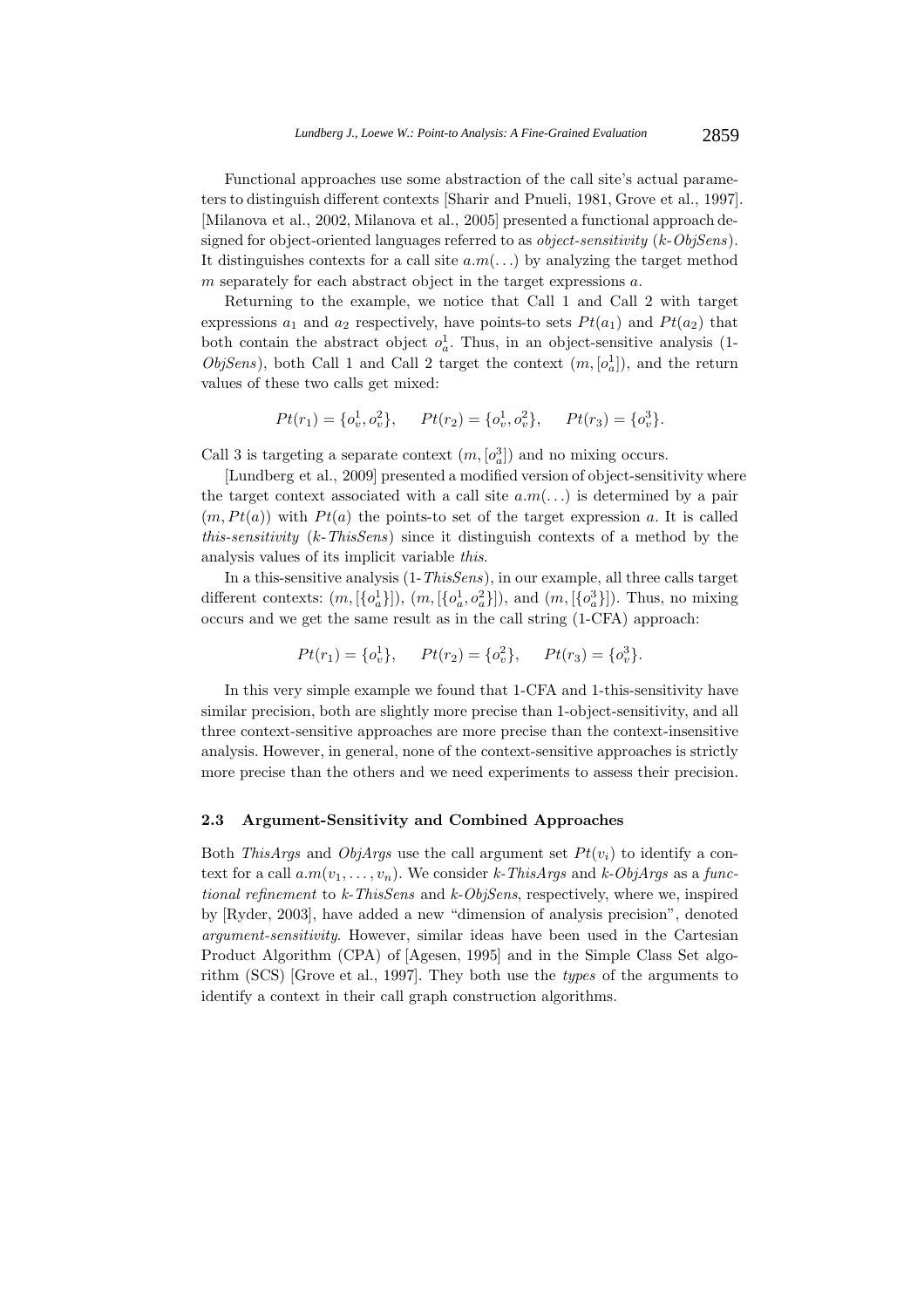Our combined approaches *k-ThisCFA* (*k-ObjCFA*) are a combination of *k-CFA* and *k-ThisSens* (*k-ObjSens*) that distinguish contexts by taking both callsite and implicit *this*-parameter into account.

Adding argument-sensitivity to *k-ThisSens* (*k-ObjSens*), or combining *k-CFA* with *k-ThisSens* (*k-ObjSens*) can be seen as an improvement of *k-ThisSens* (*k-ObjSens*) where we have further partitioned each context into a number of "smaller" contexts by separating them due to their arguments or call-sites as well<sup>3</sup>. The fact that each context in both these approaches can be mapped (in a many-to-one mapping) to a unique context in each of the constituent approaches, makes both approaches strictly more precise than each of its constituents (*k-ThisSens*, *k-ObjSens*, or *k-CFA*) .

# **3 Our Points-to Analysis Implementation**

In this section, we outline our Points-to analysis implementation. Sections 3.1 and 3.2 briefly summarize previous work [Lundberg et al 2006, 2009] and are included to make the presentation complete. This whole section can be skipped at a first reading.

### **3.1 Program Representation**

Each method m is represented by a *method graph* g*<sup>m</sup>*. Our Points-to analysis uses a program representation, Points-to SSA, in Static Single Assignment (SSA) form [Cytron et al., 1991, Muchnick, 1997] where nodes correspond to operations and local variables  $v$  are resolved to dataflow edges connecting the uniquely defining operation nodes to operation nodes that use  $v$ . As a result, every defuse relation via local variables is explicitly represented as an edge between the defining and the using operations. Join-points in the control flow where several definitions may apply are modeled with special  $\phi$ -operation nodes.

Another feature in Points-to SSA is the use of memory edges to explicitly model dependencies between different memory operations. An operation that may change the memory defines a new memory value and operations that may access this updated memory use the new memory value. Thus, memory is considered as data and memory edges have the same semantics, including the use of  $\phi$ -operations at join-points, as def-use edges for other types of data. The introduction of memory edges in Points-to SSA is important since they also imply a correct order in which the memory accessing operations are analyzed ensuring that an analysis is an abstraction of the semantics of the program.

<sup>3</sup> And vice versa, as an improvement of *k-CFA* where we have partitioned each context into a number of "smaller" contexts by separating them due to their implicit *this*- parameter as well.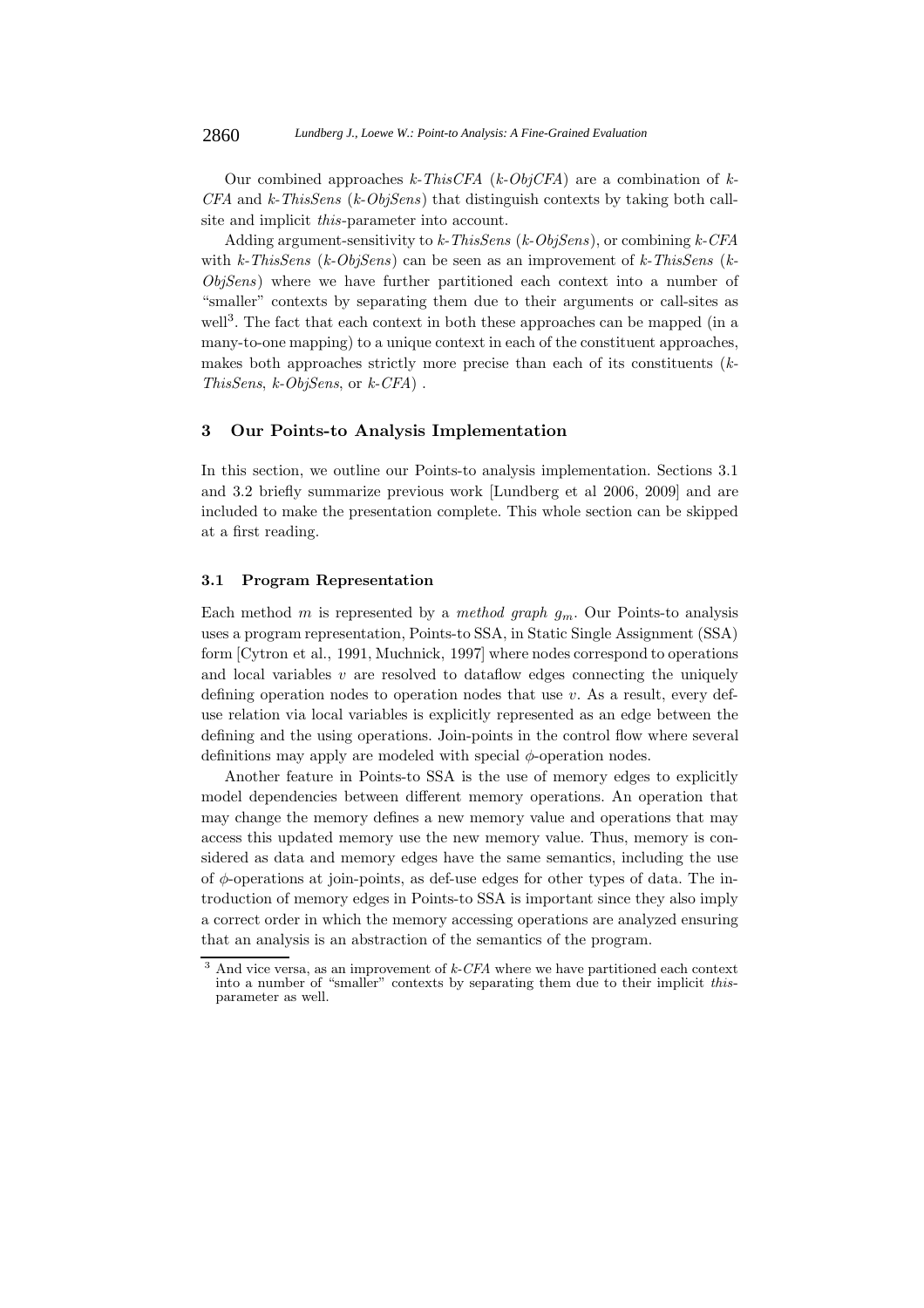#### **3.2 Analysis Algorithms**

Our dataflow analysis algorithm, called *simulated execution*, is an abstract interpretation of the program that mimics an actual execution: starting at one or more entry methods, it analyzes the operations of a method in execution order, interrupts this analysis when a call operation occurs to follow the call, continues analyzing the potentially called methods, and resumes with the calling method later when the analysis of the called method is completed. The simulated execution approach can be seen as a recursive interaction between the analysis of an individual method and the analysis semantics associated with monomorphic  $\text{cells}^4$ , which handle the transition from one method to another (presented in the next section).

Flow-sensitivity is a concept that is frequently used, but there is no consensus as to its precise definition [Marlowe et al., 1995]. Informally, an analysis is flowsensitive if it takes control-flow information into account [Hind, 2001]. Many people also require the use of so-called *strong* (or *killing*) updates as a criteria for flow-sensitivity [Ryder, 2003].

Our SSA-based analysis has local (intra-procedural) flow-sensitivity in the strictest sense since our use of an SSA representation incorporates the def-use information needed to identify all places where strong updates of local variables are possible. That dataflow analysis on an SSA-based representation implies local flow-sensitivity has been demonstrated by [Hasti and Horwitz, 1998].

Furthermore, our simulated execution based analysis has a global (interprocedural) flow-sensitivity in a more general sense since a memory accessing operation (call or field access)  $a_1.x$  will never be affected by another memory access  $a_2.y$  that is executed after  $a_1.x$  in all runs of a program. This makes simulated execution strictly more precise than the frequently used flow-insensitive whole program points-to graph approach used by [Grove et al., 1997, Milanova et al., 2005, Lhoták and Hendren, 2008, Whaley and Lam, 2004]. This statement was verified in experiments by [Lundberg and Löwe, 2007].

### **3.3 Transfer Functions of Calls**

The transition from the processing of one method to another is handled in operations of type  $MCall^{m,s}$ , i.e., monomorphic calls. Algorithm A1 gives the semantics of a  $MCall^{m,s}$  operation which handles a call from a call site  $s : r =$  $a.m(v_1,\ldots,v_l).$ 

The algorithm makes use of three concepts that were introduced in our framework presentation in Section 2.1: abstract *activation records* r, *contexts* ctx, and an *activation stack* that keeps track of currently used activation records. The

<sup>&</sup>lt;sup>4</sup> Polymorphic calls are handled as selections over possible target methods  $m_i$ , which are then processed as a sequence of monomorphic calls targeting *mi*.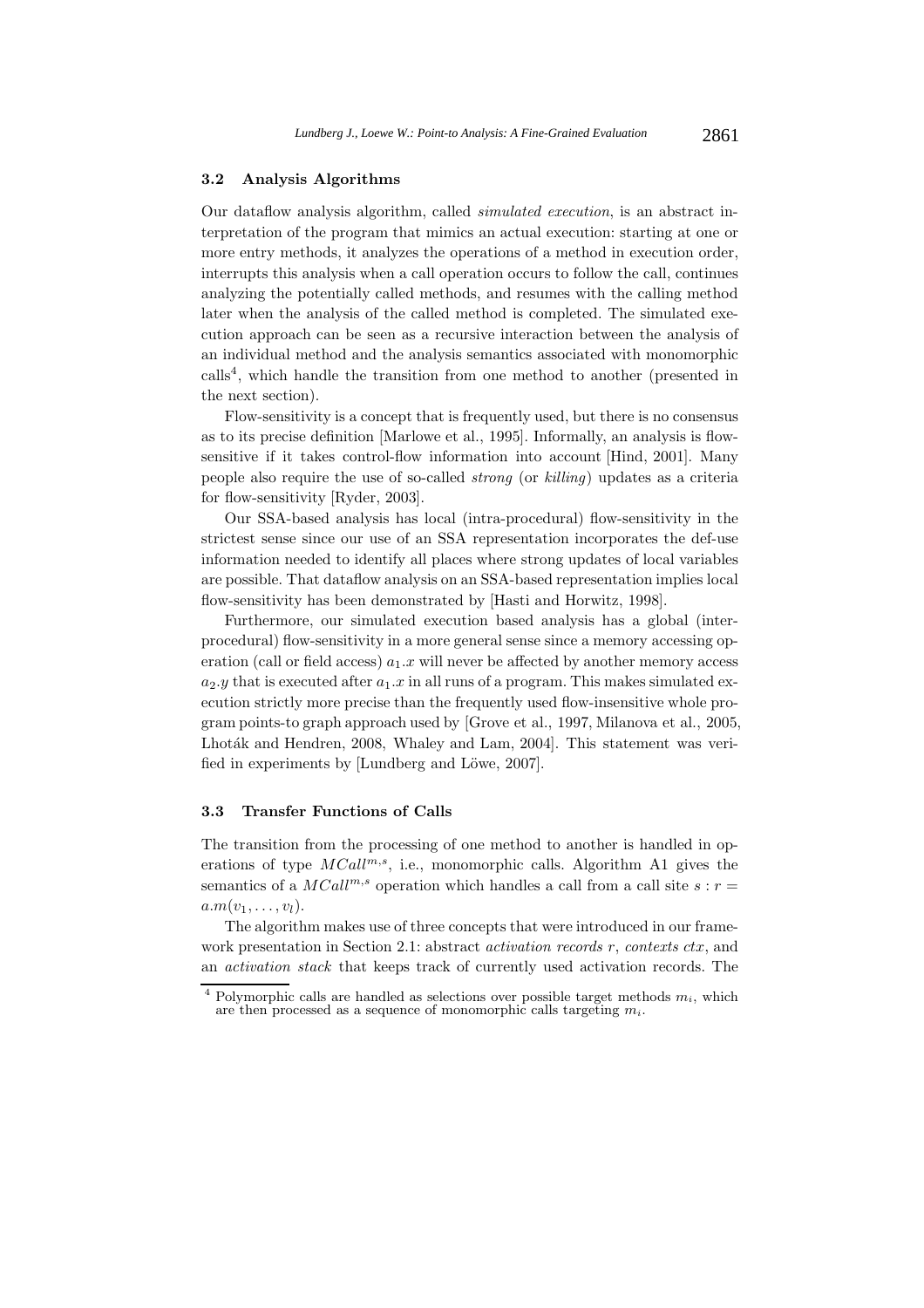method  $AS : [m, s, a, v_1, \ldots, v_l] \mapsto \{r_1, \ldots, r_n\}$  returns a set of activation records for each call. It is the implementation of this method that determines which activation schema (i.e., family *k-AS* of context-sensitive analyses) to use.

```
\overline{A1} \text{ } MCall^{m,s} : [a, v_1, \ldots, v_l] \mapsto ret<br>
\overline{Record|} \mid records = AS(m, s, a, v_1, \ldots, v_l]records = AS(m, s, a, v_1, \ldots, v_l)ret = \emptysetfor each r ∈ records do
      activation stack.push(r)
      Context\,ctx = getContextFor(m, activation\_stack.top(k))this = ctx.getThis()ret = ret \cup simulate\_call\_execution(ctx, m, this, v_1, \ldots, v_l)activation stack.pop()
   end for
   return ret
```
Algorithm A1 processes one activation record  $r$  at a time and starts by pushing the record on the activation stack. The first  $k$  top elements of the activation stack are then used to define the context of the upcoming call. We assume that each context  $\hat{c}tx$  is aware of the corresponding points-to value for the implicit variable *this*. In short, it is a singleton abstract object set  $\{o_i\}, o_i \in Pt(a)$  for the object-sensitive analyses, and the whole set  $Pt(a)$  for context-insensitive, CFA, and this-sensitive analyses. This information is embodied in the assignment this =  $ctx.getThis()$  that we use to simplify the notations.

#### **3.4 Implementation Details**

Our Java implementation of the presented analysis reads and analyzes Java bytecode. We use the *Soot* framework, version 2.3.0, as our bytecode reader [Soot]. We then use the *Shimple* format provided by *Soot* as the starting point to construct the SSA-based graphs for the individual methods.

We use stubs to simulate the behavior of the most frequently used native methods. We handle exceptions, threads, and methods in the Java class library dealing with array manipulation (e.g., java.lang.System.arraycopy) in a special but conservative way. Our analysis implementation is currently incomplete in the following sense: (1) It does not handle all features related to dynamic class loading and reflection correctly. To our knowledge, no feasible approach to handle these features is known. (2) Native methods returning String and StringBuffer objects are treated like allocation sites of String and StringBuffer objects, respectively.(3) Native methods for which we have no specific stub are not handled correctly. They all return  $\emptyset$  and are considered to be side-effect free.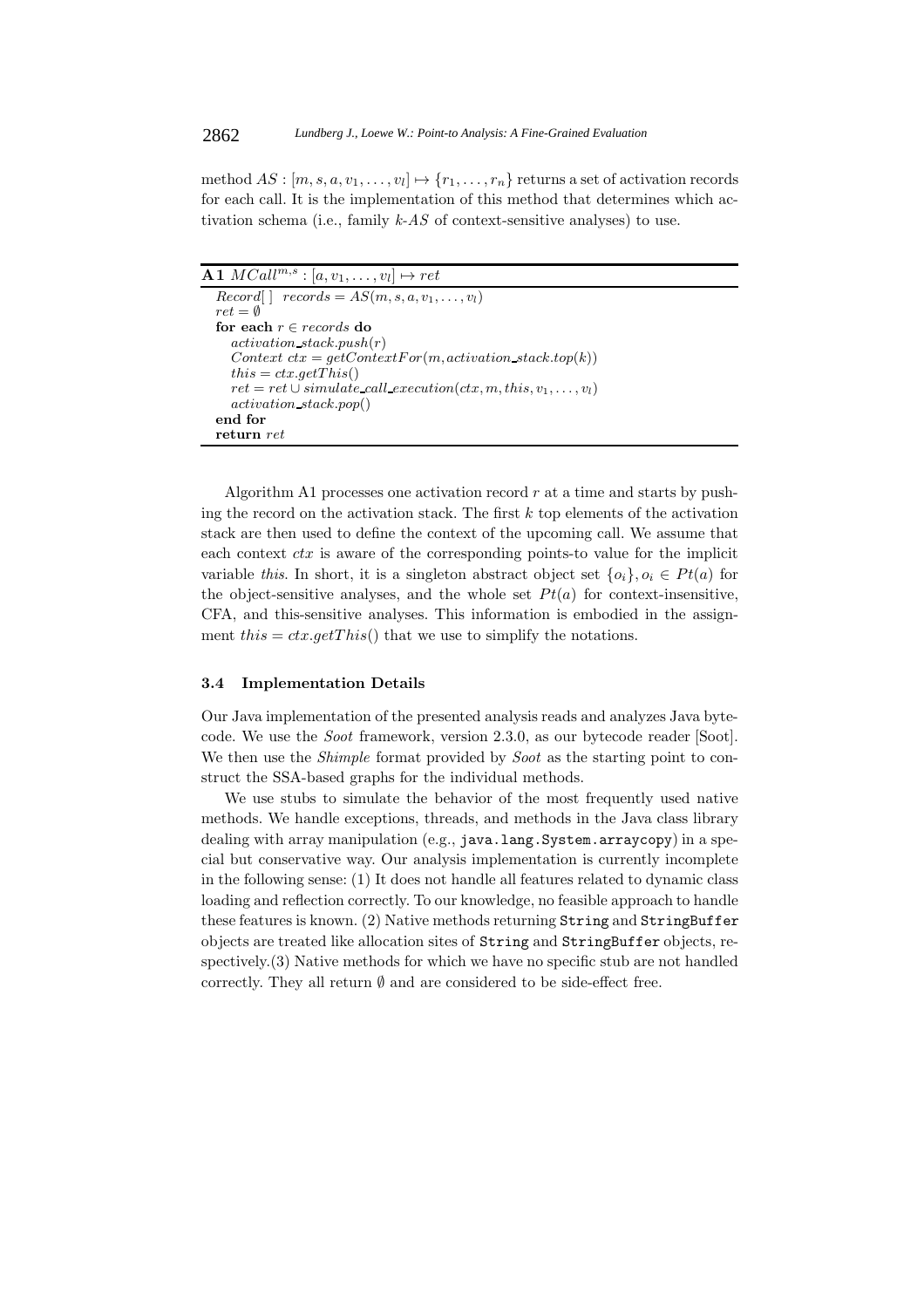## **4 Experiments**

Out of all possible variants *k-AS* of different context-sensitive analyses covered by our framework, we decided to evaluate the following eleven instances:

- $-$  A context-insensitive variant named *Insens* where  $k = 0$ .
- Three versions  $(k = 1, k = 2, k = 3)$  of *k*-ThisSens.
- Two versions  $(k = 1, k = 2)$  of  $k$ -*ObjSens*.
- Three versions  $(k = 1, k = 2, k = 3)$  of  $k$ -CFA.
- A single version (k = 1) of *k-ThisArgs*.
- A single version  $(k = 1)$  of  $k$ -ThisCFA.

*Insens* is our baseline analysis against which all other analyses will be compared. The eight versions of *k-ThisSens*, *k-ObjSens*, and *k-CFA* should validate our hypothesis that we, when using a more fine-grained precision metric suite, should be able to find differences between different context-sensitive analysis families, and to find differences between call-depth  $k = 1$  and  $k > 1$ .

Finally, *1-ThisArgs* and *1-ThisCFA* are included to evaluate the effect of adding argument-sensitivity to an existing analysis (*1-ThisSens*) and to evaluate the effect of combining two well-known approaches (*1-ThisSens* and *1-CFA*) to get a new analysis that is strictly more precise (see Section 2.3).

#### **4.1 The** *ObjectLevel* **Metric Suite and Other Used Metrics**

The reference information that can be extracted from a program using static Points-to analysis is most often used as input to different *client applications*. Our experiments do not target any specific client application that requires reference information. We have chosen to use a set of general precision metrics relevant for a number of different client applications. However, our metric suite, denoted *ObjectLevel*, has a focus on *individual objects* and references to individual objects. We have two reasons for this. First, previous studies (e.g., [Milanova et al., 2005, Lhoták and Hendren, 2008) evaluating different context-sensitive analyses have often used metrics based on *source code entities* and their relations (e.g., call graphs and resolved polymorphic calls). It turns out that metrics based on this type of information are rather insensitive to the kind of context-sensitive Pointsto analysis that is used, and they are therefore not expected to provide any relevant differences between different variants of context-sensitive analyses. This standpoint was presented and motivated by experiments [Lundberg et al., 2009].

Secondly, there are a number of client applications that, in order to be meaningful, require precise information about individual objects and their interactions. Examples are *side-effect analysis* that computes the set of object fields that may be modified during the execution of a statement [Milanova et al., 2002, Milanova et al., 2005, Clausen, 1999], *escape analysis* identifying method-local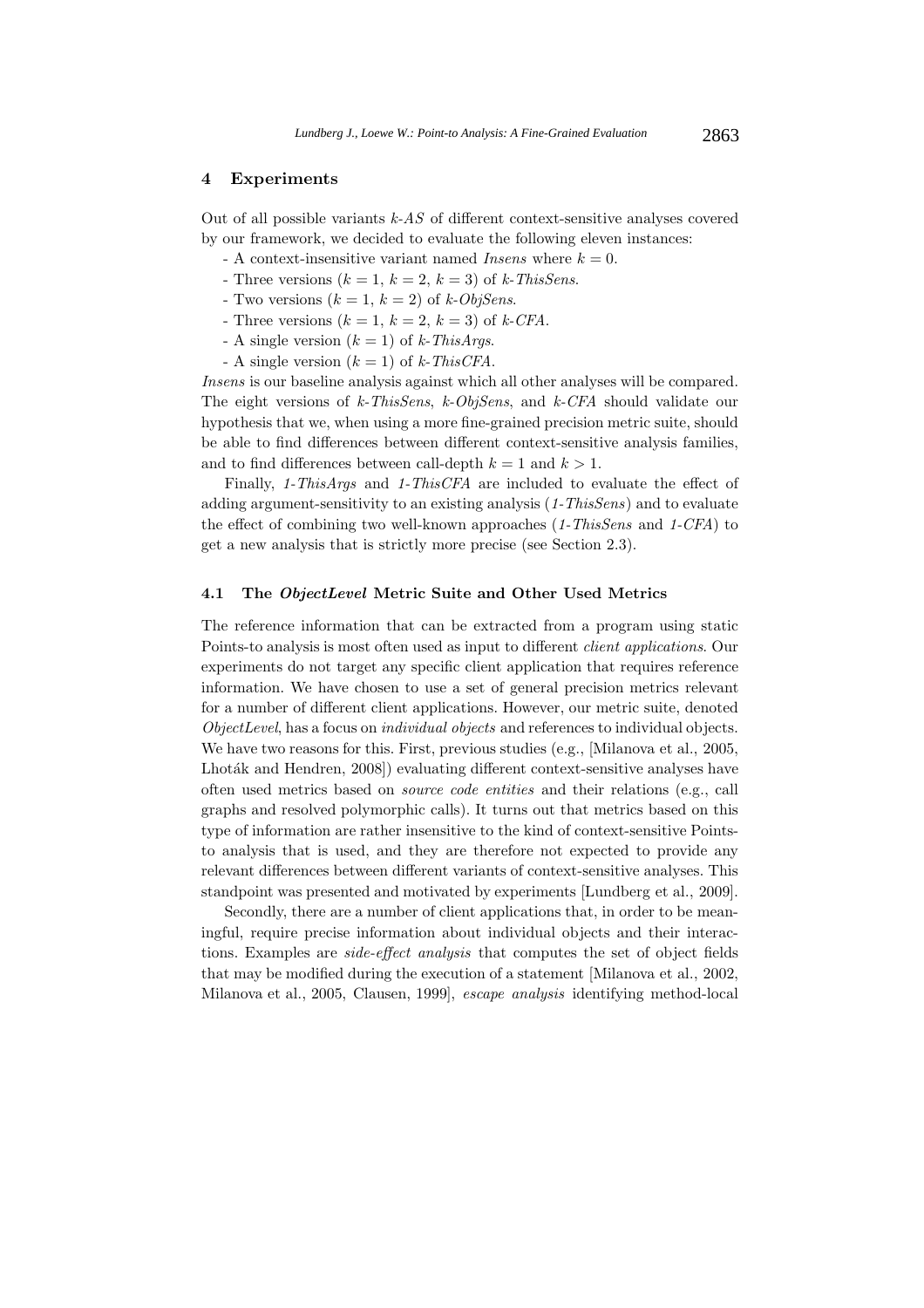(or thread-local) objects to improve garbage collection (and to remove synchronization operations) [Blanchet, 1999, Choi et al., 1999], *Memory leak debugging* that identify references preventing garbage collection [Whaley and Lam, 2004], static *design pattern detection* to identify the interaction among possible participating objects [Seemann and von Gudenberg, 1998], reverse engineering of UML *interaction diagrams* [Tonella and Potrich, 2003], and architectural recovery by *class clustering* to avoid erroneous groupings of classes [Mancoridis et al., 1999, Salah et al., 2005].

In order to avoid taking into account the effect of the same set of Java library and Java Virtual Machine (JVM) start-up classes in all experiments, we decided to use the following method when applying our metric suite on the results of Points-to analysis: We selected a subset of all classes in each benchmark program and denoted them *application classes*. A simple name filter on the fully qualified class names did this job. For example, the application classes of javac are all those classes having a name starting with com.sun.tools. Members defined in these classes are denoted *application members* and abstract objects corresponding to allocations of these classes are denoted *application objects*. We did not consider any class from the Java standard library as an application class in any of the benchmark programs.

The *ObjectLevel* metric suite consists of the following four metrics:

- *Node, Edge*: The Application Object Call Graph (AOCG) is a graph consisting of object methods  $[o, m]$  (nodes) and object method calls  $[o^i, m_p] \rightarrow [o^j, m_q]$ <br>(odge). Node and *Edge* are the number of nodes and edges in an AOCC where (edges). *Node* and *Edge* are the number of nodes and edges in an AOCG where at least one of the participants is an application object method.

-*Heap*: The number of abstract objects referenced by the application object fields. That is, we have summed up the sizes of all points-to sets stored in all application object fields.

- *Enter*: The number of abstract objects entering an application method. That is, we have counted the number of different abstract objects that enter an application method (i.e., call arguments and return values from field reads and calls) and summed these up.

A small number of *Edge* indicates small *this* value sets and precise resolutions of member accesses (relevant, e.g., in reverse engineering of UML *interaction diagrams*). The *Heap* metric can be seen as the size of the abstract heap associated with the application objects. It is a metric that puts focus on the precision of the memory store operation and is of direct relevance for a number of memory management optimizations, e.g., *side-effect* and *escape analysis*. *Enter* focuses on the flow of abstract objects between different parts of a program. A low value indicates a precise analysis that narrows down the flow of abstract objects from one part of the program to another, e.g., *object tracing*.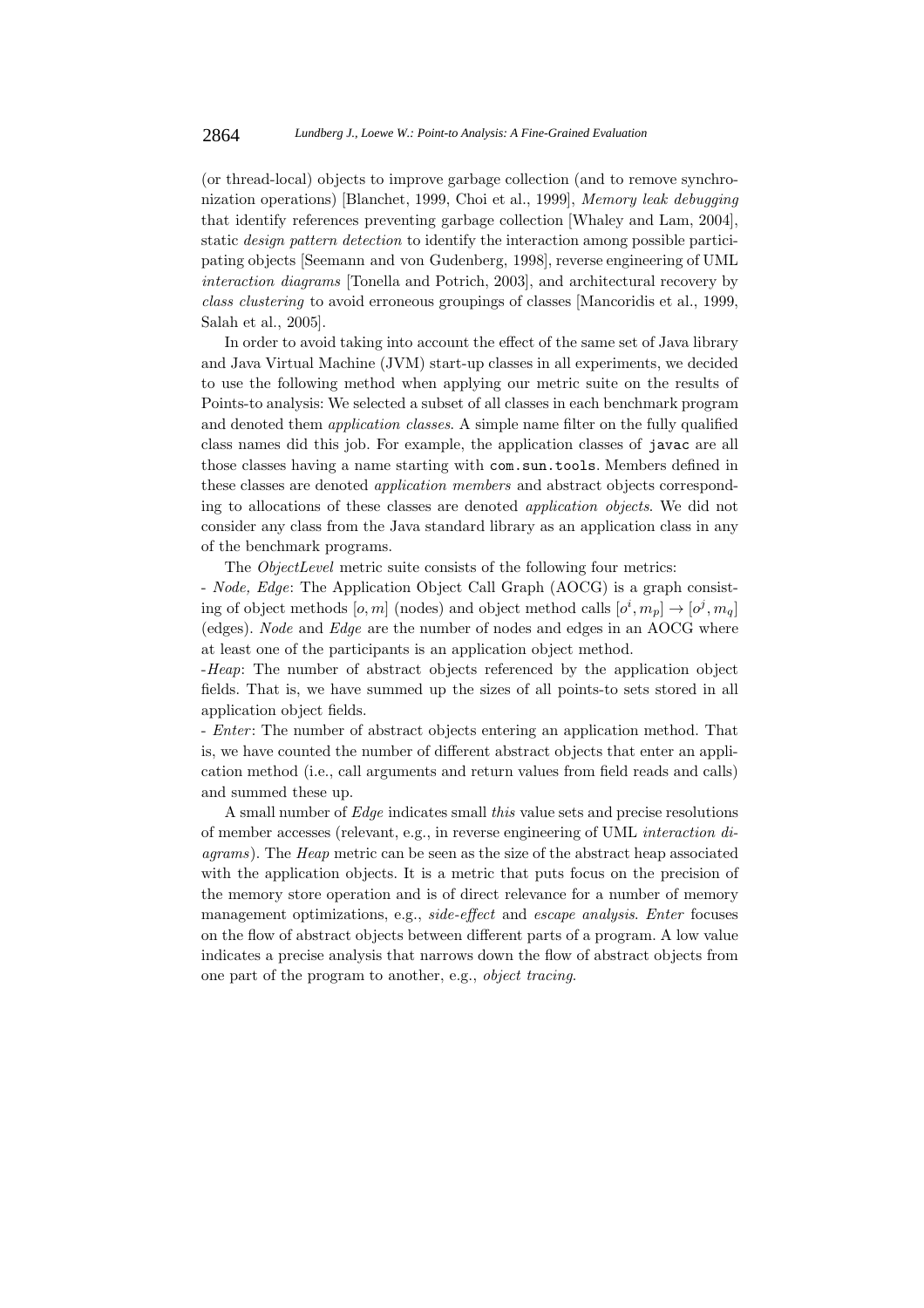|                             | General      |                     |        |                    | ObjectLevel  |                                          |                         |                     |
|-----------------------------|--------------|---------------------|--------|--------------------|--------------|------------------------------------------|-------------------------|---------------------|
| Program                     | <b>Class</b> | Method Object Times |        |                    | Node         | Edge                                     | Heap                    | Enter               |
| antlr                       | 420          | 2,222               | 4.716  | 5.49               | 7.274        | 328,623                                  | 167,255                 | 51,118              |
| $chart$                     | 1,002        | 6.265               | 13.893 | $\overline{72.02}$ | 15.312       | 130,862                                  |                         | 32,884 384,413      |
| $\overline{\text{eclipse}}$ | 889          | 5,299               | 10,419 |                    | 24.03 28,955 | 444,889                                  |                         | 18,127 218,290      |
| fop                         | 436          | 2,094               | 4.375  | 3.25               | 5.397        | 82,023                                   | 42,980                  | 21.441              |
| javac1.3                    | 490          | 3,424               | 5,343  | 44.17              | 28,301       |                                          | 529,892 109,332 416,211 |                     |
| javadoc                     | 606          | 3.423               | 6,231  |                    | 47.50 32,952 |                                          | 514,587 202,014 401,888 |                     |
| jython                      | 677          | 4,778               | 8,688  |                    |              | 159.25  62,315 3,913,594 374,934 752,680 |                         |                     |
| ps                          | 571          | 2,867               | 5,400  |                    | 5.45 12.359  |                                          | 601,162 337,790 134,445 |                     |
| sablecc-j                   | 995          | 5,941               | 8,697  |                    | 28.67 26,321 |                                          | 475,326 149,467 452,581 |                     |
| soot-c                      | 933          | 4,044               | 6,270  | 23.28              |              | 20, 188 1.044, 727                       |                         | 85,332 387,403      |
| emma                        | 856          | 4,904               | 10,070 | 208.81             | 55,797       | 1,371,488 569,312 783,392                |                         |                     |
| javacc                      | 311          | 2,136               | 8,507  | 6.80               | 9.994        | 531,744                                  | 24,938                  | 81,812              |
| jess                        | 364          | 1,825               | 3,976  | 6.59               | 6,953        | 403,893                                  | 74.582                  | $\overline{47,556}$ |
| pmd                         | 556          | 3,320               | 5,301  | 5.59               | 16,108       | 261,646                                  | 43,883                  | 95,278              |

**Table 1:** Benchmark information and context-insensitive results.

## **4.2 Experimental Setup**

We have used a benchmark containing 14 different programs. Since we analyze Java bytecode, we characterize the size of a program in terms of "number of classes and methods" rather than "lines of code"; our benchmark programs range from 311 to 1002 classes. All programs are presented in Table 1.

The programs in the upper part of the table are taken from well-known test suites<sup>5</sup>; we have picked all those programs that were (i) larger than 300 classes, and (ii) freely available on the Internet. In the lower half, we have our own set of "more recent" test programs, which are also freely available. All programs are analyzed using version 1.4.2 of the Java standard library, and all experimental data presented in this article is the median value of three runs on the same computer (Dell PowerEdge 1850, 6GB RAM, Dual Intel Xeon 3.2GHz under Linux x86-64, kernel 2.6.22.1).

Table 1 also contains the results of our context-insensitive analysis *Insens*. This set of data will be our baseline result which we compare the context-sensitive results with. The first section *General* is provided to give a rough overview of the different programs, and shows the number of used classes (*Class*), the number of reachable methods (*Method*), and the number of abstract objects (*Object*). *Class* and *Method* are computed by our context-insensitive analysis *Insens*; then *Object* is the number of object allocation sites found in the used classes. Column (*Time*) lists the analysis time, i.e., the time needed to perform a context-insensitive points-to analysis. The times required for Points-to SSA graph construction and

<sup>5</sup> Ashes Suite: http://www.sable.mcgill.ca/ashes, SPEC JVM98: http://www. spec.org/osg/jvm98, DaCapo suite: http://www.dacapobench.org.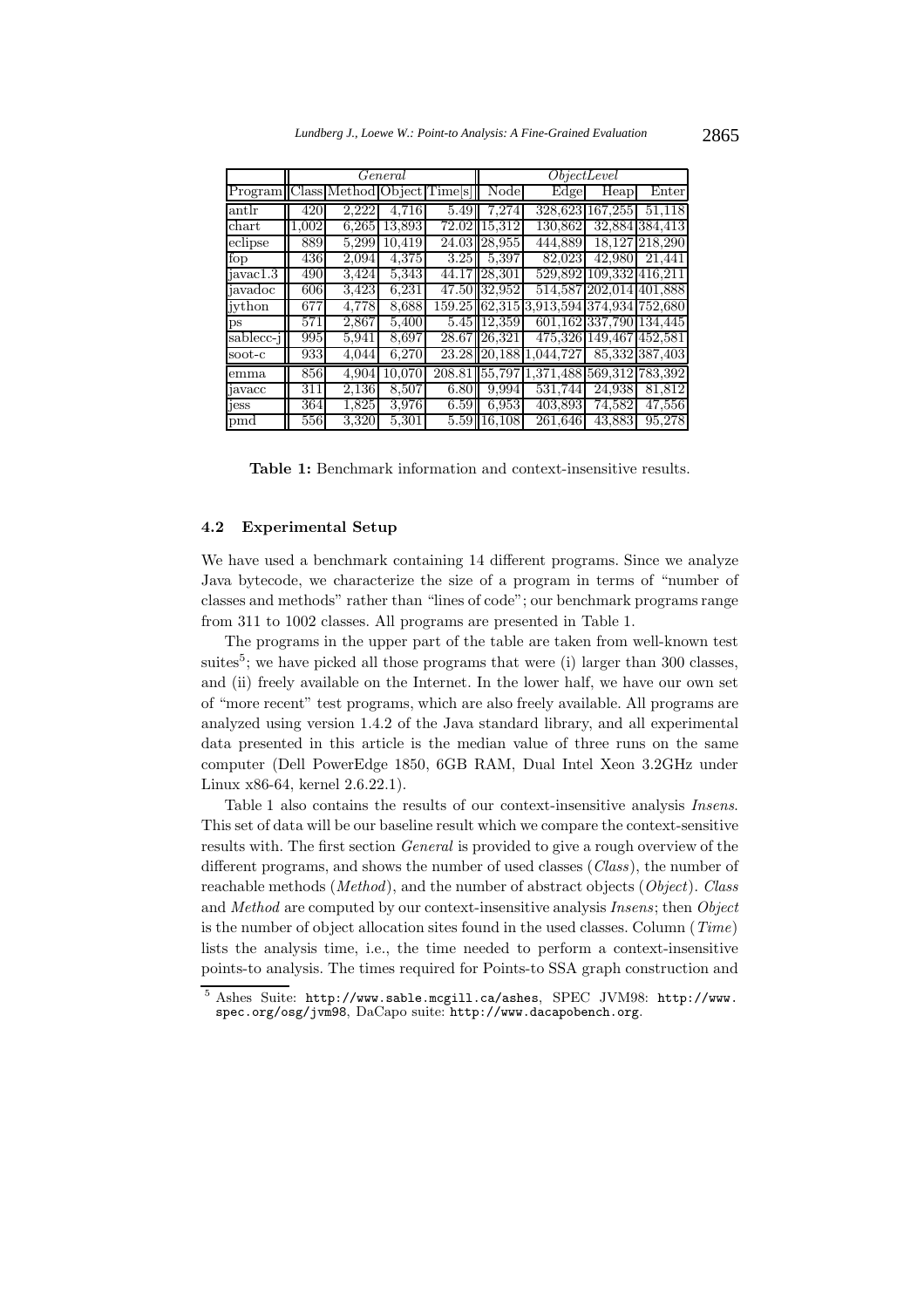

**Figure 2:** Precision results for *This*-related analyses.

analysis setup are not included<sup>6</sup>. The section *ObjectLevel* in Table 1 shows the context-insensitive results for the precision metrics that we introduced earlier.

## **4.3** *This***-Related Analyses – Precision Results**

In this section, we present the first set of results when measuring the precision using our *ObjectLevel* metric suite. Figure 2 shows the results related to the *this*-family  $k = 1, 2, 3$  (1-TS, 2-TS, 3-TS) of analyses, as well as the two variants *1-ThisArgs* and *1-ThisCFA* (1-TA,1-TC).

Each bar in the chart shows the average precision compared to the contextinsensitive results for a given metrics. More precisely, for a given metrics  $m_v^p$ <br>computed for a precise policie with a support the support value. computed for a program  $p$  using analysis  $v$ , we compute the average value:

$$
m_v = \frac{1}{|P|} \sum_{p \in P} \frac{m_v^p}{m_{ins}^p}
$$

where *ins* refers to the context-insensitive results and  $P$  is the set of programs in our benchmark. For example, the result 0.65 for 1-TS in metrics *Node* indicates that the Application Object Call Graph (on average) contains 35% fewer nodes when computed using *1-ThisSens* compared to our context-insensitive analysis *Insens*.

First, all three *k-ThisSens* variants (1-TS, 2-TS, 3-TS) are much more precise than the context-insensitive analysis Ins. These results indicate that client applications focusing on individual objects are likely to benefit from using a context-sensitive analysis. For example, the results for the metrics *Heap* show a substantial precision improvement (about 79% on average) when using a contextsensitive analysis, a result that indicates a considerably improved precision in

 $\frac{6}{6}$  The longest graph construction time was measured for Chart (48.2 seconds) mainly (to 92%) spent on file reading and in third party components (Soot).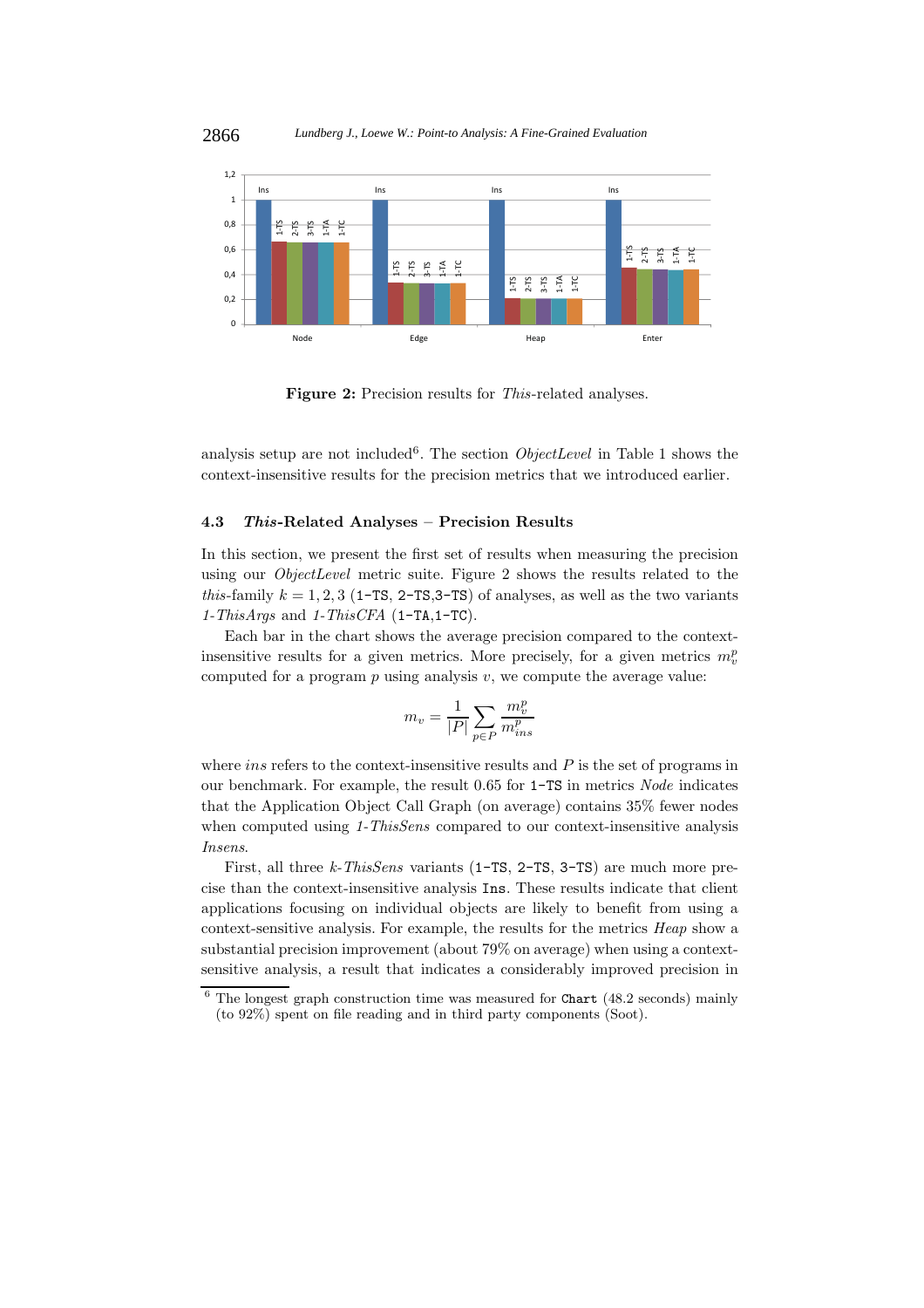the handling of memory store operations. That memory related client application can benefit from this type of context-sensitive analysis was also shown by [Milanova et al., 2002, Milanova et al., 2005] and [Lundberg et al., 2009], both using concrete memory related client applications (side-effect analysis and escape analysis, respectively). Our experiments confirm those results.

Second, and more important to this paper, there is no substantial difference between 1-TS and 2-TS, 3-TS. The two, from a theoretical view-point, more precise approaches (2-TS, 3-TS) only provide slightly better results than 1-TS. When comparing 1-TS with 3-TS we only find an average precision gain for 3-TS of 1-3% for all four metrics<sup>7</sup>. Thus, increasing the call-depth k for the This-family does not have a substantial effect on the precision when evaluated using our ObjectLevel metric suite.

The bars in Figure 2 annotated with 1-TA and 1-TC present the results of our new approaches *1-ThisArgs* and *1-ThisCFA*. When comparing these two with *1-ThisSens*, we find an increased precision on certain individual benchmarks. For example, *Edge* in sablecc-j and *Enter* in chart and emma improve by about 15% when using the argument-sensitive approach 1-TA, and *Enter* in chart and emma improves by about 13% when using the combined approach 1-TC. However, on average, the overall effect when using these two improvements of *1-ThisSens* is rather insignificant, between 1-4% for all four metrics.

## **4.4 ObjSens and CFA – Precision Results**

Figure 3 shows the results related to the *object*-family of analyses for  $k = 1, 2$  $(1-\text{OS},2-\text{OS})$ , and the *CFA*-family of analyses for  $k = 1, 2, 3$  (1-CFA, 2-CFA, 3-CFA). During these experiments we run into out-of-memory problems when analyzing certain benchmark programs (javadoc, ps, soot-c in 3-CFA, chart, jython, ps, emma in 2-OS) although allowing the JVM to use as much as 5.5GB of memory. In order to make a fair comparision between different  $k$  values within the two families  $k$ -CFA and  $k$ -ThisSens we have simply removed javadoc, ps, soot-c when computing the averages for  $1$ -CFA,  $2$ -CFA, and jython, ps, emma when computing the averages for 1-OS, in Figure 3. However, this approach introduces an error when comparing two analyses belonging to different families. For example, the bar charts for the *Heap* metric indicates that 3-CFA is slightly more precise than 2-OS. This is actually not the case if we should have restricted the *Heap* metric computation to only those programs that could be analyzed by both 2-OS and 3-CFA without any memory problems.

Apart from memory problems, the results for the *object*-family (1-OS,2-OS) follow the same pattern as the *this*-family results: the more precise approach

<sup>7</sup> Throughout this paper we use *percentages* rather than *percentage points* when we compare different experimental results.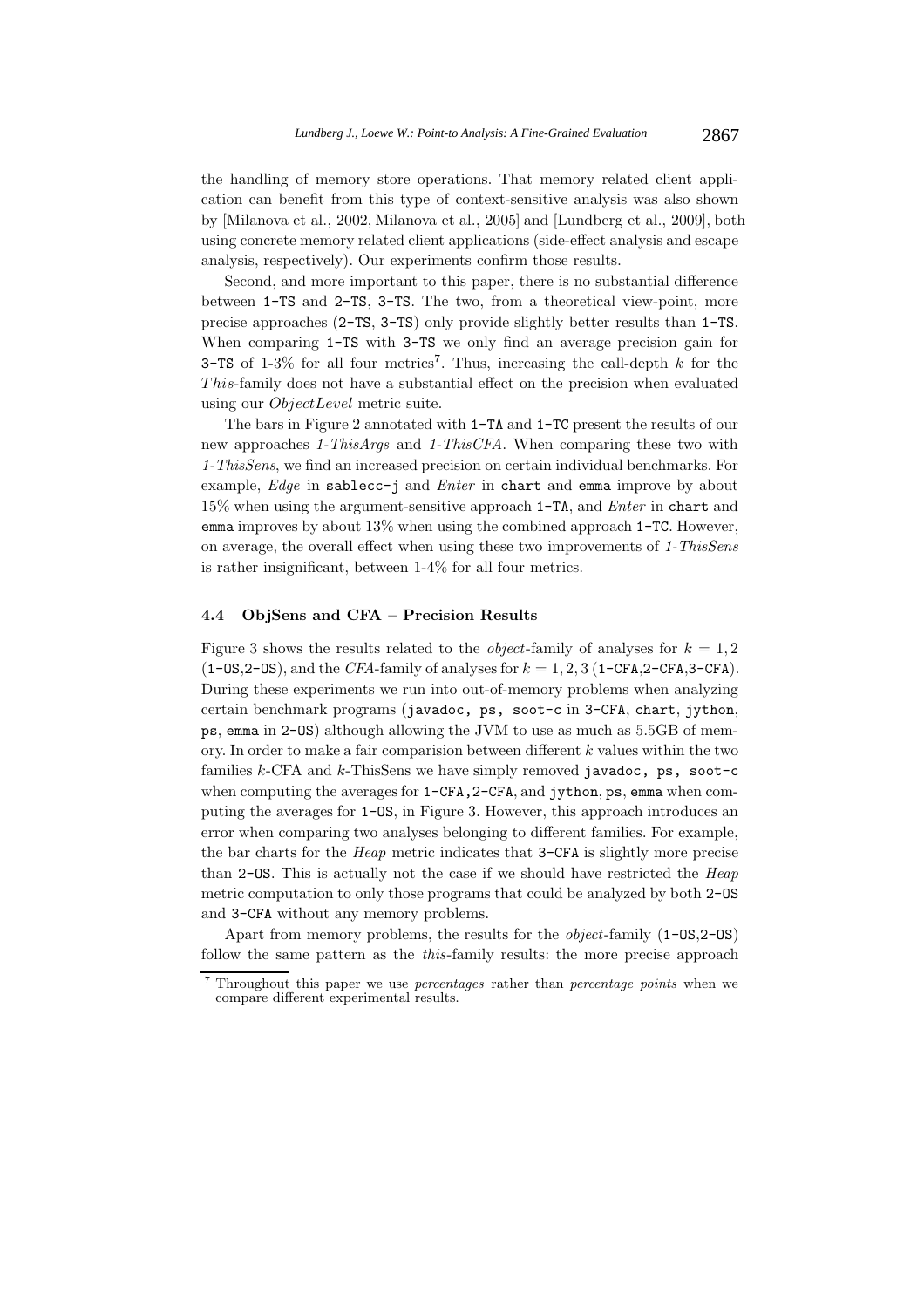

**Figure 3:** Precision results for *k-ObjSens* and *k-CFA*.

2-OS only provides slightly better results than 1-OS, on average between 1-2% for all four metrics when computed on a comparable set of benchmark programs.

A comparison of Figures 2 and 3 shows that this-sensitivity and objectsensitivity provide almost identical results in three out four metrics. The major difference is in the metrics *Edge* where object-sensitivity is much more precise. This deviation was explained in [Lundberg et al., 2009] by a difference in the handling of memory load operations via the implicit variable this. However, the *Edge* improvement for object-sensitivity comes at the price of being more than an order of magnitude slower than this-sensitivity, see Section 4.5, or not even completing analysis due to out-of-memory problems, see discussion above.

The CFA-family stands out from the others as the only one where we can detect a substantial precision increase when increasing the call-depth  $k$ . It is most pronounced in the *Heap* metrics where we can detect a 64% reduction in the number of objects referenced by the fields. Thus, increasing the call-depth k when using the CFA-family of analyses is likely to have a substantial effect in memory related client applications. The precision increase for 2-CFA compared to 1-CFA is also noticeable by the other three metrics (*Node* 16%, *Edge* 14%, *Enter* 27%). The difference between 2-CFA and 3-CFA is less pronounced (*Node* 1%, *Edge* 9%, *Heap* 14%, *Enter* 5%).

Finally, the increased precision detected when  $k > 1$  still does not make CFA-family more precise than the other two families. For example, 2-TS and 3-TS have a similar precision as 2-CFA and 3-CFA, but the former come with a much lower analysis cost, see Section 4.5.

## **4.5 Performance Results**

Figure 4 shows the number of used contexts and the analysis time required for each approach. We have used the number of used contexts, rather than a direct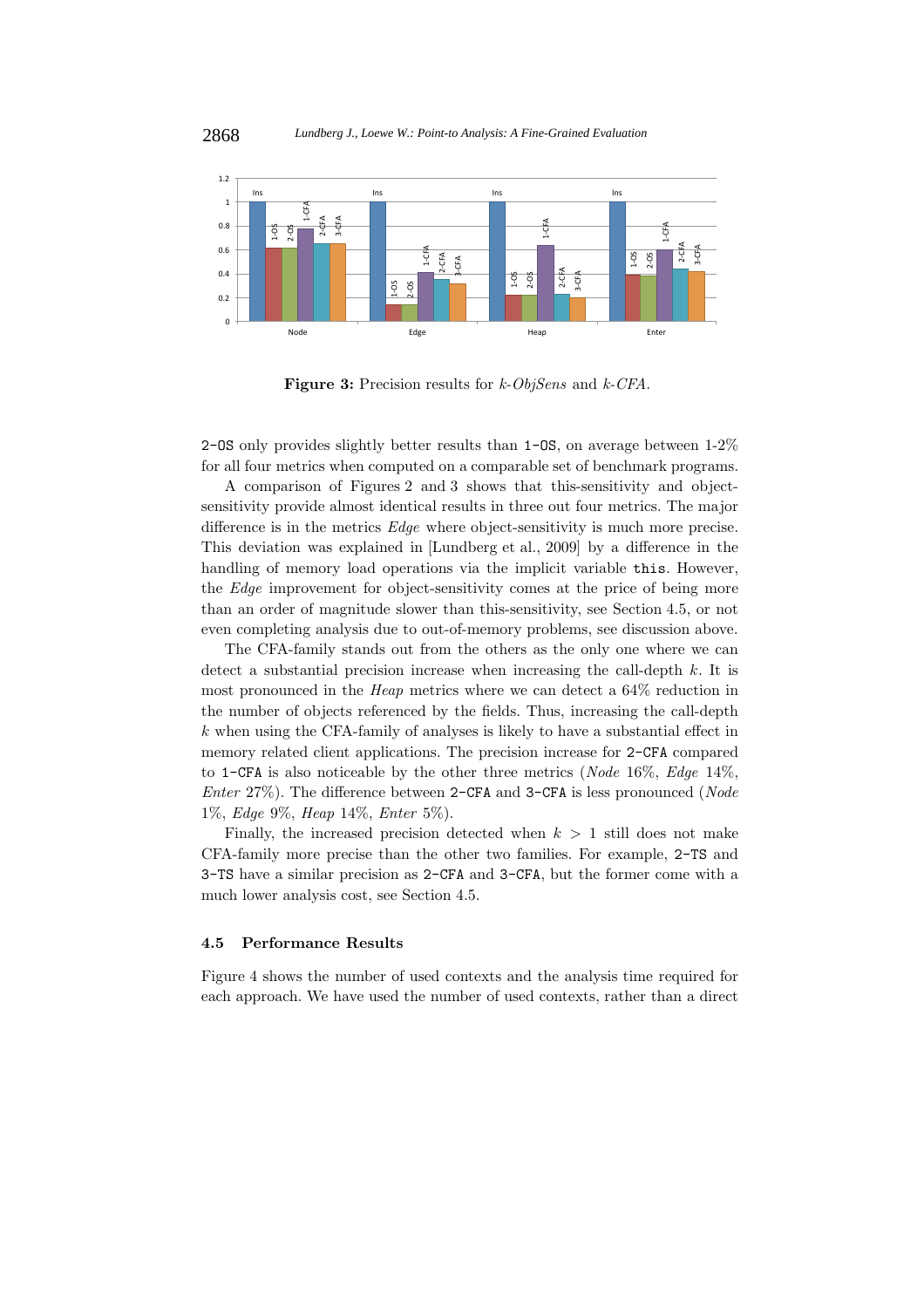

Figure 4: Analysis costs in time and contexts (memory) given as a multiple of the context-insensitive results presented in Table 1.

memory measurement, as our memory cost metrics. This is based on the assumption that the memory cost of maintaining  $N$  contexts for a given method  $m$  is  $\Theta(N)$ , which is true for our implementation and most other implementations that we know of. Both metrics (*Time* and *Contexts*) are once again given as a multiple of the context-insensitive results presented in Table 1. For example, the 1-OS results 19.5 (*Time*) and 12.8 (*Contexts*) indicate that 1-OS requires 19.5 times longer analysis time, and 12.8 times the number of contexts, than the context-insensitive analysis.

The first thing to notice is that the this-family is much faster in general, and requires fewer contexts, than the other two. This is in agreement with results for  $k = 1$  presented by [Lundberg et al., 2009]. They also gave an explanation: 1) A much lower number of contexts reduces the processing needed to reach a fixed point, and 2) Object-sensitivity may associate a monomorphic call-site  $a.m(.)$  with more than one context. Thus, a call where  $|Pt(a)| \gg 1$  may require that method m and all its callees transitively are processed  $|P_t(a)|$  times. This problem does not occur in this-sensitivity and CFA, where each call always targets a single context. The time measurements also show that *1-ThisSens* is, on average (median), only  $11\%$  (17%) slower than our context-insensitive baseline analysis *Insens*, a number that is likely to be accepted by client applications that can make use of the improved precision.

Secondly, more precise approaches where  $k > 1$  come with substantial analysis costs. This is most pronounced for 2-OS (and 3-CFA) that on average requires 61 (52) times the contexts, and 40 (59) times longer analysis time, than our context-insensitive analysis. These numbers should probably have been even higher, as we excluded those benchmark programs where 2-0S and 3-CFA run out of memory. The cost penalties for *2-ThisSens* (2-TS) and our two new approaches *1-ThisArgs* (2-TA) and *1-ThisCFA* (1-TC) are not as pronounced. They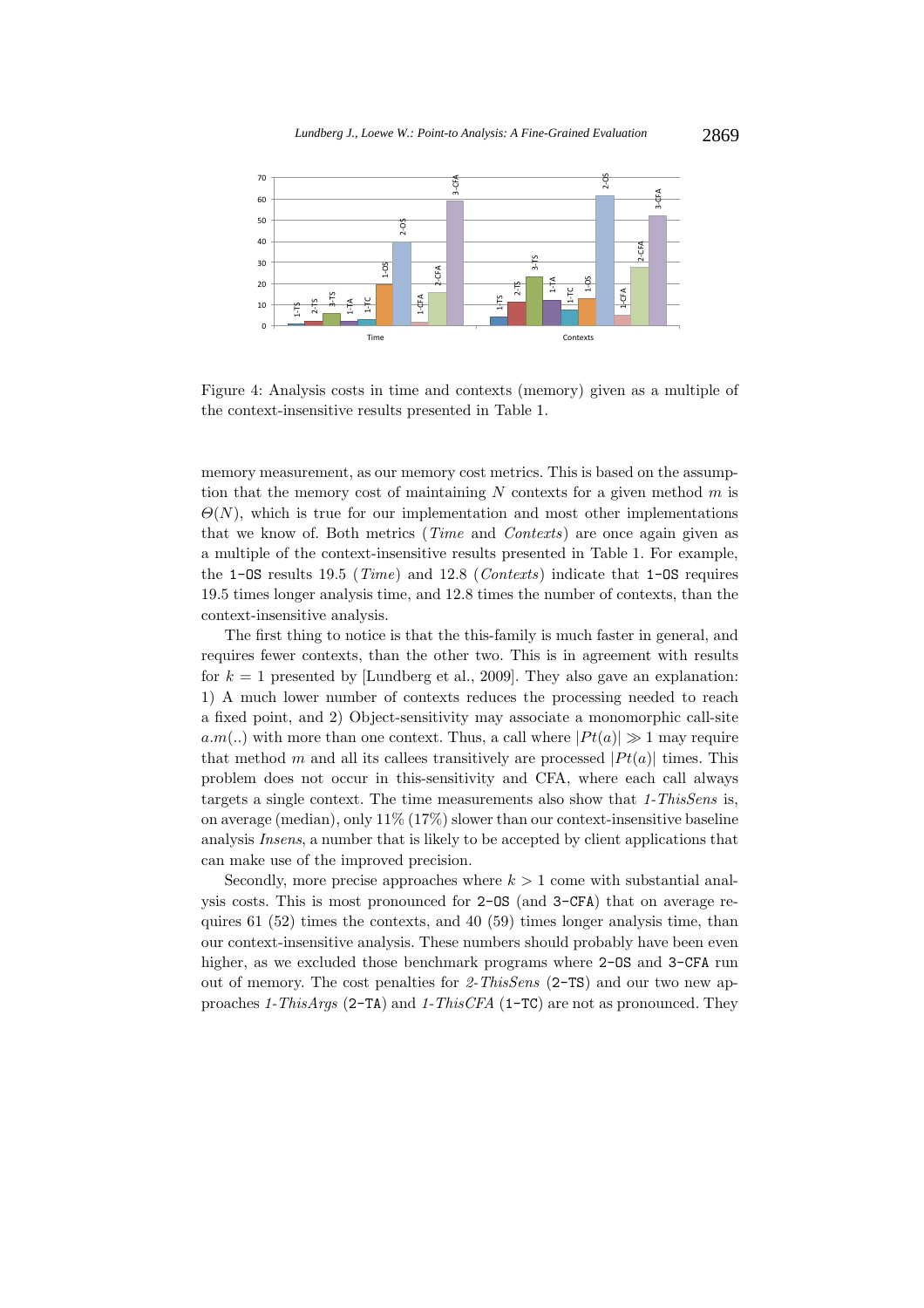require about twice as much time, and about 2-3 times the number of contexts of *1-ThisSens*. However, the gain in precision for these three approaches is rather insignificant.

### **5 Discussion: Explaining Negative Results**

Our experiments using the *ObjectLevel* metric suite indicate that theoretically more precise analyses with call-depth  $k > 1$ , and our combined approaches, in practice hardly generate any more precise results at all. These results are contradicting hypothesis H presented in Section 1.3.

Neither disproved nor supported by our experiments in Section 4, 2-thissensitivity is for example more precise than 1-this-sensitivity. The problem is that this precision improvement is not detected by the *ObjectLevel* metrics suite we have used in these experiments. In order to show improved precision experimentally, we need even more fine-grained metrics to be able to detect the differences. Let us assume that each analysis variant v*<sup>p</sup>* produces results on a certain detail level  $p$ , and each metric  $m<sup>q</sup>$  measures the precision on a certain detail level  $q$ . A new revised hypothesis  $H'$  can then be expressed as:

 $H'$ : We can detect a substantial difference in precision when comparing two<br>conclusion wints  $x^p$  and  $x^q$  (equation  $x^q$  mean precise than  $x^p$ ) if we use a analysis variants  $v^p$  and  $v^q$  (assuming  $v^q$  more precise than  $v^p$ ) *iff* we use a metric at detail level  $q$ .

Previous experiments provide support for this new hypothesis: Counting nodes and edges in an ordinary call-graph are metrics on *source code level*. The context-insensitive analysis *Insens* works on that level. Hence, theoretically more precise analyses like *1-ThisSens* and *1-ObjSens* where the analysis of a method m is further partitioned into a number of contexts  $c_m^1, c_m^2, \dots$  will in practice not<br>*give* any substantially better result. This conclusion was supported in synonic give any substantially better result. This conclusion was supported in experiments by [Lhoták and Hendren 2006, 2008] and [Lundberg et al., 2009].

Moreover, metrics *Node* and *Edge* in an object call-graph are metrics on *object level*. The *1-ObjSens* analysis works on object-method level. Hence, by using object call-graph based metrics we can detect a substantial precision difference between *1-ObjSens* and the more coarse-grained context-insensitive analysis *Insens* whereas a more precise analysis like *2-ObjSens* where the analysis of an objectmethod  $[o^i, m]$  is further partitioned into a number of contexts  $c_m^{i1}, c_m^{i2}, \ldots$  will not give any substantially better result. These conclusions were supported by experiments presented in [Lhoták and Hendren, 2008] and [Lundberg et al., 2009], and in Section 4.

Finally, a very fine-grained precision metric is likely to show a substantial precision improvement when using a more precise analysis variant. However, such a metric only makes sense if it corresponds to a meaningful client application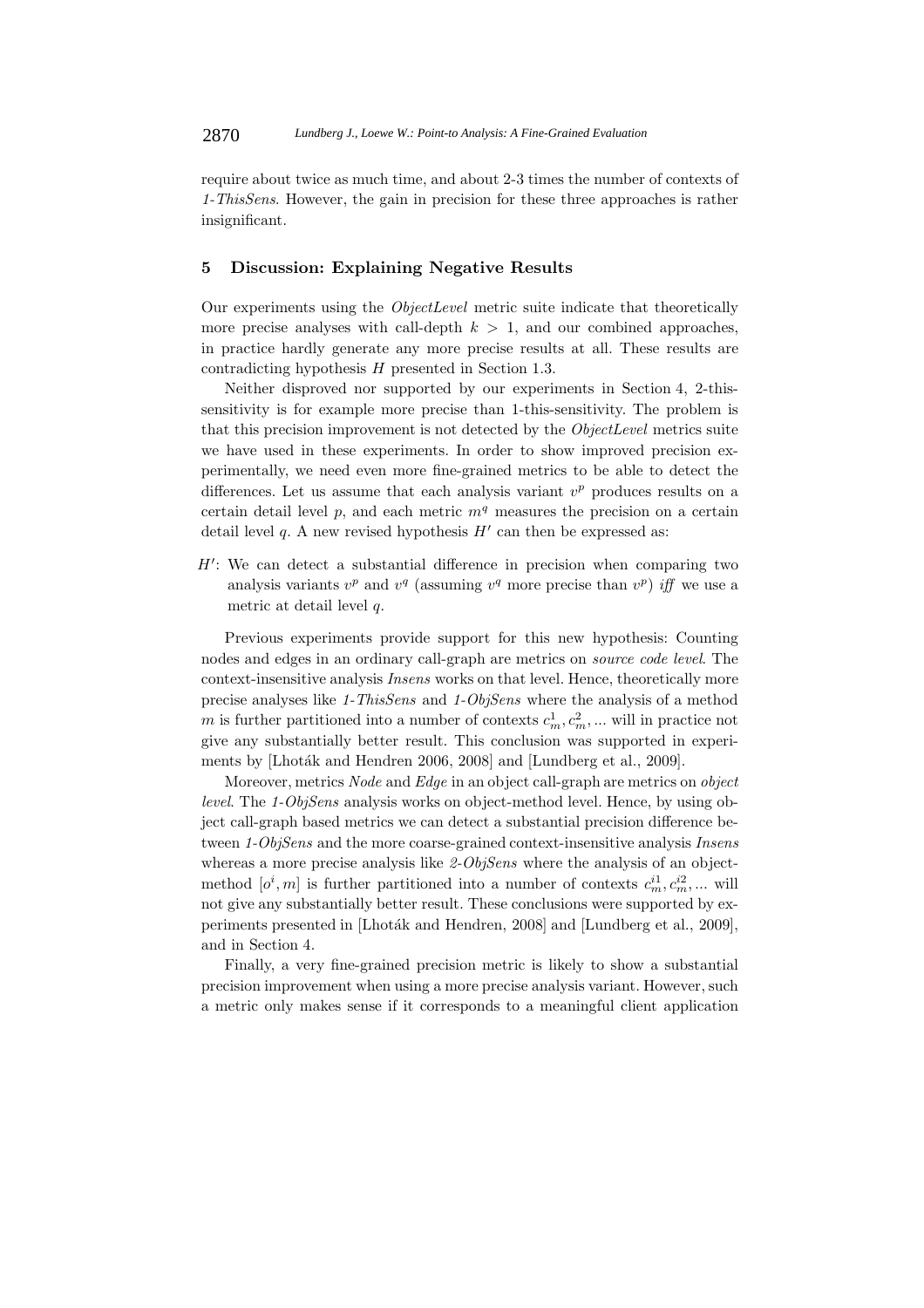where the higher precision can make a difference. In the following section we will introduce a very fine-grained precision metric that can be used to detect precision differences between analyses variants using a call-depth  $k > 1$ . This metric serves to support our revised hypothesis  $H'$  and to explain our negative results. results.

## **5.1 A Context-graph based Precision Metric**

To measure an analysis' capacity to correctly resolve calls at an appropriate detail level for a given analysis  $k - AS$ , we introduce context call-graphs. A *context call-graph*, or briefly *context-graph*, is a directed graph with contexts <sup>c</sup>*<sup>m</sup>* as nodes and detected calls from one context  $c_m$  to another  $c_n$  as edges  $c_m \to c_n$ . A context-graph is implicitly generated whenever a context-sensitive analysis is executed: A method <sup>m</sup> is always analyzed in a specific context <sup>c</sup>*<sup>m</sup>* and method calls make the analysis jump from one context  $c_m$  to another  $c_n$ . Each such jump is represented by an edge  $c_m \to c_n$  in the context-graph.

The advantage of using the context-graph as a basis for computing precision metrics is that its detail level (contexts) is always appropriate for any given analysis  $k - AS$ . The disadvantage is that it is difficult to compare two different analyses using the context-graph since each analysis uses a different context definition. In order to compare different analyses using a context-graph based metric, we need some kind of normalization.

The *completeness*  $c$  for a directed graph with  $n$  nodes and  $e$  edges is often defined as  $c = e/n^2$ . It is a normalized metric relating the number of actual edges e with the number of possible edges  $n^2$ . A reduced completeness of contextgraphs when comparing two *comparable*<sup>8</sup> analyses, for example *1-ThisSens* with *2-ThisSens*, indicates that the more precise analysis (*2-ThisSens*) has detected that certain theoretically possible context calls can never occur. Hence, we expect the context-graph completeness  $c_{v_1}^p$  for a given program p and a given analysis  $v_1$ , to be smaller than  $c_p^p$ , the completeness for a loss progise (but comparable)  $v_1$  to be smaller than  $c_{v_2}^p$ , the completeness for a less precise (but comparable) analysis  $v_2$ .

Figure 5 shows the average completeness for each analysis. We have normalized each completeness  $c_v^p$  with the corresponding context-insensitive complete-<br>next  $c_v^p$  in order to compute a meaningful evening  $c_v^p/c_v^p$  such all handmark ness  $c_{ins}^p$ , in order to compute a meaningful average  $c_v^p/c_{ins}^p$  over all benchmark programs p.

In Figure 5 we have grouped the results into four sets of comparable analyses. For example, in the first group is *1-ThisSens* compared with the strictly more precise analyses *1-ThisArgs* and *1-ThisCall*. The important thing to notice here is that we now clearly have a substantial precision improvement when using a more precise analysis. The remaining groups (*k-ThisSens*, *k-ObjSens*, and *k-CFA*)

<sup>8</sup> *Comparable* according to the partial ordering in the precision lattice in Section 2.1.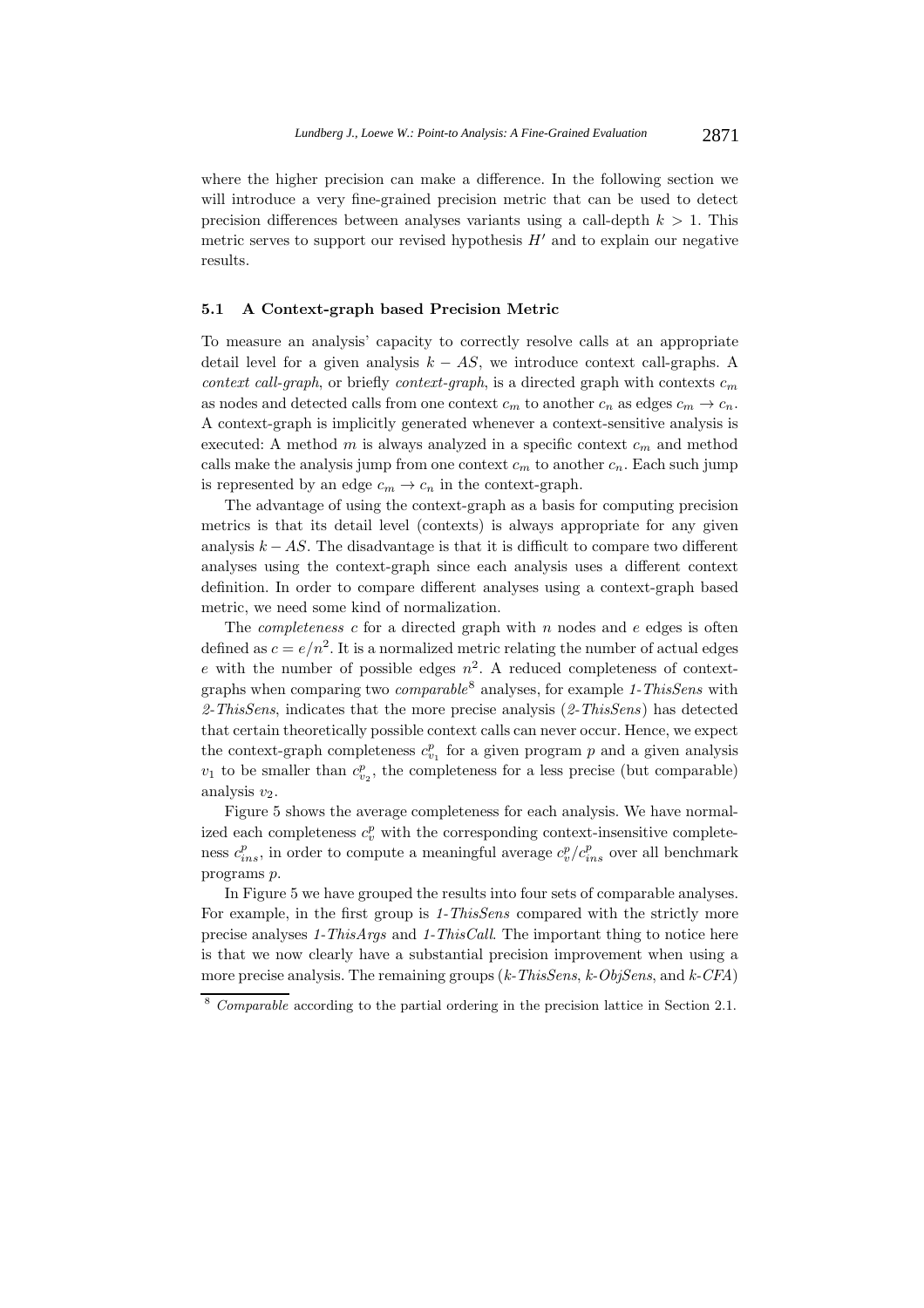

**Figure 5:** Precision results based on the context-graph completeness.

show that in general, increasing the call-depth  $k$  results in a lower completeness indicating a higher analysis precision.

The positive result of introducing the completeness metric is that we now can measure a substantial precision improvement when applying a more precise analysis. The results clearly shows that a more precise analysis can detect that certain call situations, although theoretically possible, will never occur. Furthermore, these results support our revised hypothesis that we can find a substantial difference in precision when comparing two approaches  $v^p$  and  $v^q$  (assuming  $v^q$ more precise than  $v^p$ ) if (and only if) we use a metric at detail level q. The downside is that we were forced to introduce a rather artificial metric involving context calls to be able to detect these precision improvements.

#### **6 Related Work**

We start this section by outlining the results presented by [Lundberg et al., 2009] and [Lhoták and Hendren, 2006, Lhoták and Hendren, 2008]. They both present thorough experimental evaluations of different context-sensitive approaches to Points-to analysis, and are by far the most closely related works. Later on, in Section 6.2, we give a more general presentation of different contributions related to context-sensitive Points-to analysis.

## **6.1 Evaluating Context-Sensitive Points-to Analysis**

This paper is an extention of [Lundberg et al., 2009] where this-sensitivity was first presented and evaluated in a set of experiments comparing 1-this-sensitivity with 1-object-sensitivity and 1-CFA using the *ObjectLevel* metric suite as pre-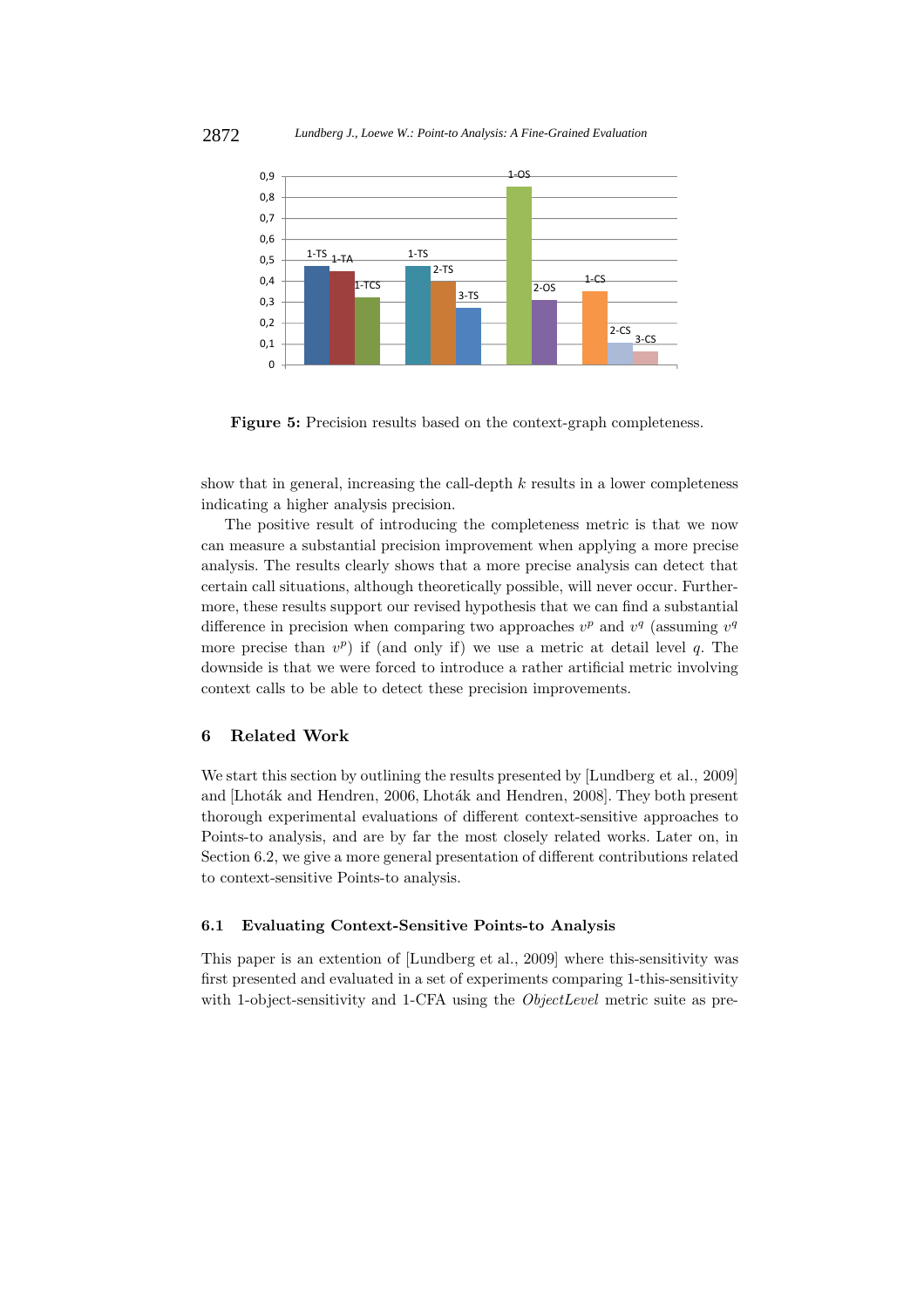sented in Section 4.1. Hence, the results were almost identical to the results presented for *1-ThisSens*, *1-ObjSens* and *1-CFA* in Section 4.

However, [Lundberg et al., 2009] also used a metric suite of type *SourceLevel*. The four metrics used in this suite were the number of nodes and edges in a call-graph, the number of casts that may fail, and the number of non-resolved polymorphic call sites. The experiments using this suite showed no substantial difference between the three context-sensitive approaches. (Median results were within 0.5% on all four metrics.) Furthermore, the context-sensitive approaches showed only slightly better results than the context-insensitive analysis. (Median improvements were 0.5-1%.)

[Lhoták and Hendren, 2006, Lhoták and Hendren, 2008] present an extensive experimental evaluation focusing on  $k$ -object-sensitivity and  $k$ -CFA using a precision metric suite very similar to the *SourceLevel* suite described above. For the case  $k = 1$  they also found similar results: Small variations between different context-sensitive approaches and only slightly better results than the context-insensitive analysis. The interesting part here is that they, in addition to call-depth  $k = 1$ , also used  $k = 2$  and  $k = 3$ . However, due to their usage of a rather coarse-grained metric suite they could not detect any substantial precision improvements for the cases  $k > 1$ .

### **6.2 Context-Sensitive Points-to Analysis in General**

[Lundberg and Löwe, 2007] presented a context-insensitive version of the SSAbased simulated execution approach used in this article. Our program representation Points-to SSA is closely related to Memory SSA [Trapp, 1999] which is an extension to the traditional SSA [Muchnick, 1997, Cytron et al., 1991].

The number of papers explicitly dealing with context-sensitive Points-to analysis of object-oriented programs is continuously growing. The authors experiment with different context definitions and techniques to reduce the memory cost associated with having multiple contexts for a given method.

Many authors use a call string approach and approximative method summaries to reduce the cost of having multiple contexts [Chatterjee et al., 1999, Ruf, 2000]. Sometimes, ordered binary decision diagrams (OBDD) are used to efficiently exploit commonalities of similar contexts [Lhoták and Hendren, 2008, Whaley and Lam, 2004, Trapp, 1999], which allows handling of a very large number of contexts at a reasonable memory cost. A recently published alternative to OBDDs was presented in [Xiao and Zhang, 2011]. They use a new context encoding scheme called Geometric Encoding and report similar memory costs as when using OBDDs but without the high analysis time penalty.

[Milanova et al., 2002, Milanova et al., 2005] presented the object-sensitive technique as discussed earlier. They also presented a version using context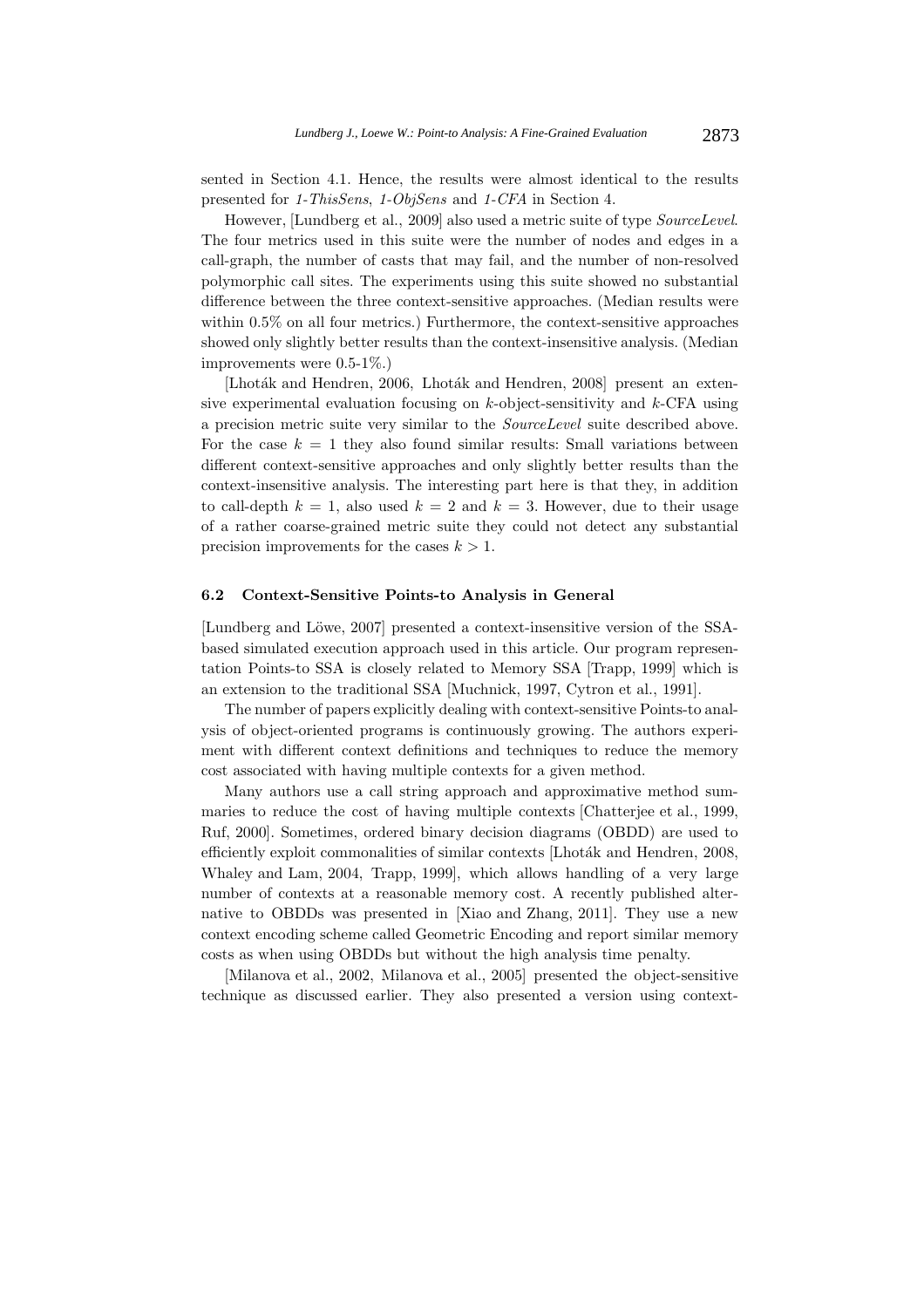sensitive abstract objects that later was implemented and evaluated by experiments in [Lhoták and Hendren, 2008] and [Smaragdakis et al., 2011].

[Whaley and Lam, 2004] and [Zhu and Calman, 2004] present a k-call-string based analysis with no fixed upper limit  $(k)$  that only takes acyclic call paths into account. Calls within strongly connected components are treated contextinsensitively. They report reasonable analysis costs due to their use of OBDDs to handle all contexts. However, their analysis technique was later on compared to 1-object-sensitivity, which was found to be "clearly better" both in terms of precision and scalability [Lhoták and Hendren, 2008].

Paddle [Lhoták and Hendren, 2008] and DOOP [Bravenboer et al, 2009] are two frameworks for Points-to analysis of Java programs. They both support many types of context-sensitive analyses, altough none of them contribute with new ones. Paddle uses OBDDs to reduce the memory costs, but it is painfully slow. DOOP allows the user to specify the analysis algorithms declaratively, using Datalog, avoids OBDDs, and reports much faster analysis times than Paddle.

### **7 Summary and Conclusions**

[Lhoták and Hendren, 2008] present an extensive experimental evaluation focusing on k-object-sensitivity and k-CFA including cases where  $k > 1$ . Their results did not show a substantial difference in precision between different contextsensitive approaches and only slightly better results than the context-insensitive analysis. Their results could have indicated that a more expensive contextsensitive approach to Points-to analysis does not pay off. However, in their evaluation they used a rather coarse-grained precision metric suite focusing on source code entities, e.g., methods and statement and reference relations between them.

On the other hand, [Lundberg et al., 2009] reported substantial differences between different context-sensitive approaches when using more fine-grained precision metrics focusing on individual objects and references between them.

In this paper we present and investigate the following *hypothesis*: We have substantial differences between different context-sensitive approaches if (and only if) the precision is measured by more fine-grained metrics focusing on individual objects and references between them. That is, we expect to find differences between CFA, object-, and this-sensitivity. We also expect to find differences between call-depth  $k = 1$  and  $k > 1$ .

In order to validate or invalidate our hypothesis, we have made a thorough experimental evaluation of ten different context-sensitive variants: k-thissensitivity where  $k = 1, 2, 3, k\text{-}CFA$  where  $k = 1, 2, 3,$  and k-object-sensitivity where  $k = 1, 2$ . We also evaluated two new context-sensitive analysis variants: 1) a modified version of 1-this-sensitivity denoted *1-ThisArgs* that uses *all* arguments of a method to distinguish a context, and 2) a combination of 1-this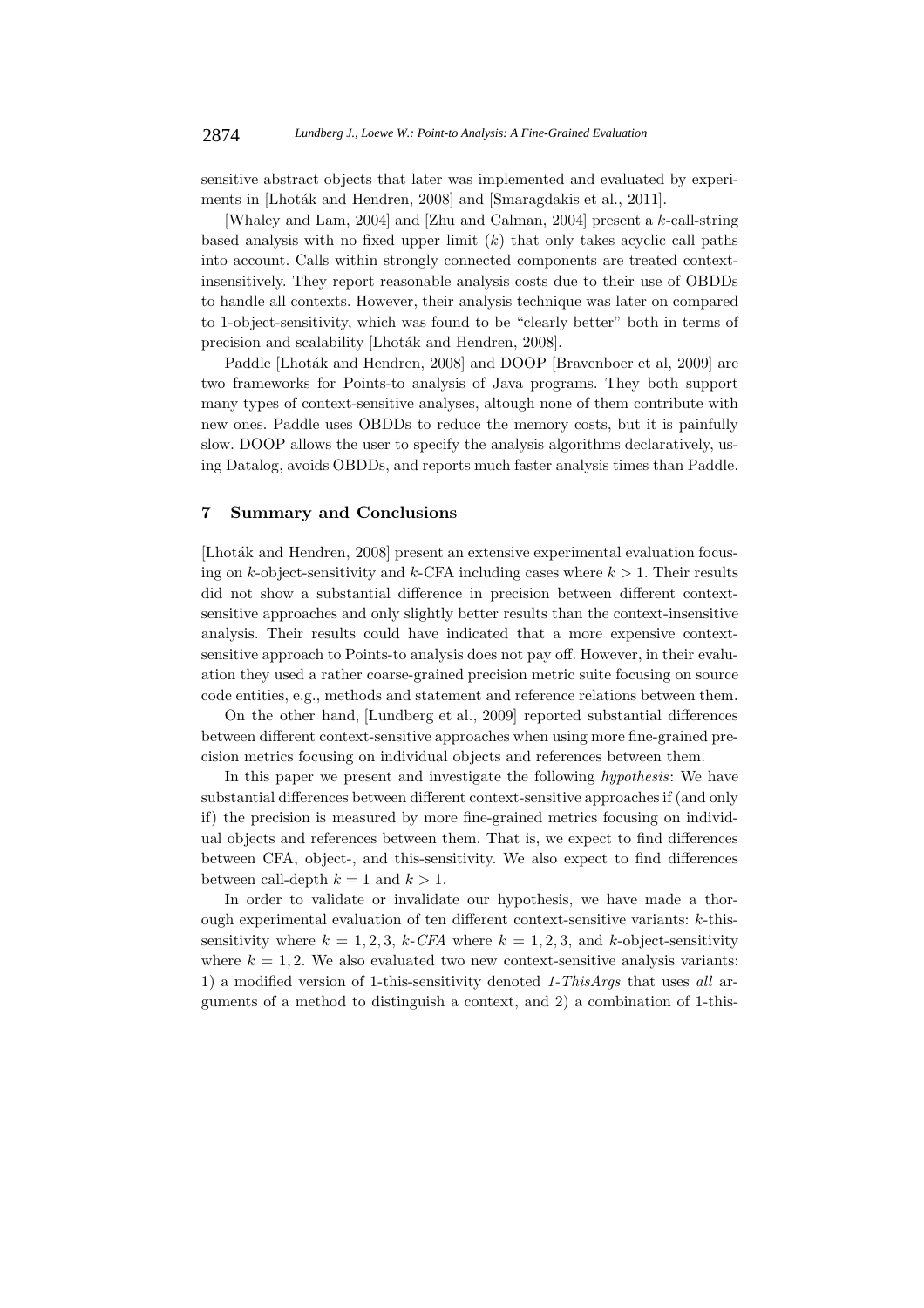sensitivity and 1-CFA, denoted *1-ThisCFA*, that distinguishes contexts by taking both the call site and the implicit *this*-parameter into account.

To emphasize the difference in precision we have in all experiments used a metric suite named *ObjectLevel* with four precision metrics that all focus on different aspects of individual objects and their interactions. These metrics are justified by the many applications requiring such precise points-to information.

*Experimental results*: 1-object-sensitivity and 1-this-sensitivity provide almost identical results in three out of four precision metrics. The major difference lies in the metric indicating a precise resolution of object member accesses. Here, 1-object-sensitivity is clearly more precise. However, this comes at the price of being more than an order of magnitude slower than 1-this-sensitivity. Both 1-object-sensitivity and 1-this-sensitivity are clearly more precise than *1-CFA*.

Increasing the call-depth k does *not* give any substantial precision increase for  $k$ -this-sensitivity and  $k$ -object-sensitivity. When comparing 1-this-sensitivity (1-object-sensitivity) with 3-this-sensitivity (2-object-sensitivity), we find only precision gains in the range of  $1-3\%$  (0.5-2%) for all four metrics<sup>9</sup>.

The CFA-family stands out as the only variant where we can detect a substantial precision increase when increasing the call-depth k. For example, when comparing *1-CFA* with *2-CFA*, we find precision gains for *2-CFA* in the range of 14-64% for all four metrics. However, the increased precision detected when  $k > 1$  still does not make the CFA-family more precise than the other two families. For example, 3-this-sensitivity has a similar precision as *3-CFA*, but comes with a substantially lower analysis cost (time and memory).

Our new variants *1-ThisArgs* and *1-ThisCFA* have a positive effect on some individual benchmarks. For certain programs and metrics we find precision improvements with about 15% and 8%, respectively. However, on average, the overall precision improvements when using *1-ThisArgs* (*1-ThisCFA*) instead of 1-this-sensitivity is rather low, between 1-4% (0.5-1%) for all four metrics.

*Conclusion*: A substantial precision gain when using the theoretically more precise analyses *1-ThisArgs* or *1-ThisCFA* cannot be detected. Neither can it be achieved by using an increased call-depth  $k > 1$ . These are negative results since they indicate that in practice we cannot substantially improve the precision of a Points-to analysis by increasing the call-depth, or by some other means partition the call contexts into smaller ones.

*Explaining Negative Results*: Increasing the call-depth k leads to a more precise analysis but this improvement can not be detected by our *ObjectLevel* metric suite. We need to use even more fine-grained metrics to detect any differences.

Assume that each analysis variant  $v^p$  produces results on a certain detail level  $p$ , and that each metric  $m<sup>q</sup>$  measures the precision on a certain detail level q. By introducing detail levels we can formulate a *revised hypothesis*: There is a

<sup>&</sup>lt;sup>9</sup> These percentages are computed using averages over all programs in our benchmark.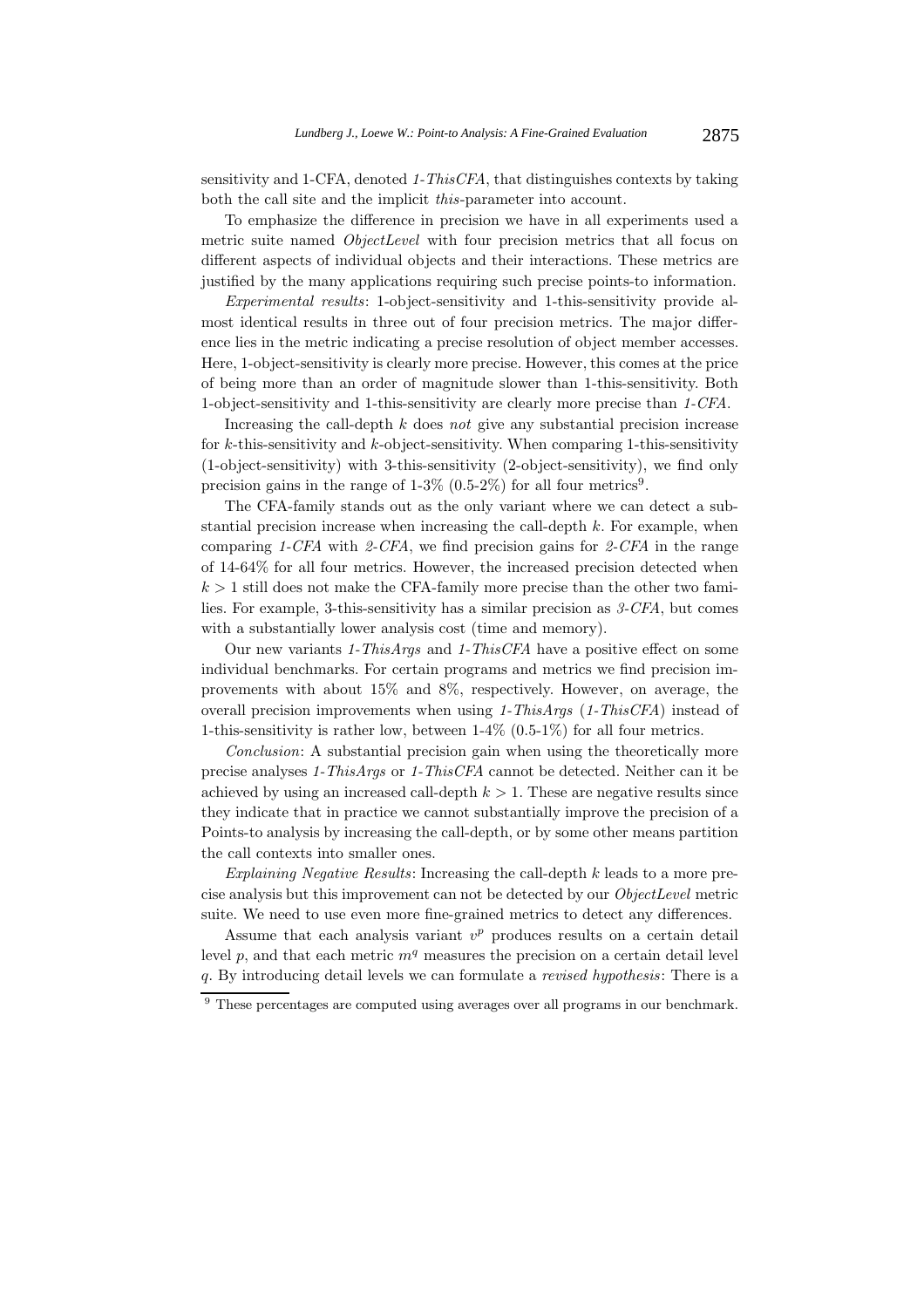substantial difference in precision when comparing two analysis variants v*<sup>p</sup>* and  $v<sup>q</sup>$  (assuming  $v<sup>q</sup>$  more precise than  $v<sup>p</sup>$ ) *iff* we use a metric at detail level q.

In order to validate this revised hypothesis we repeated our experiments using a very detailed, but artificial, precision metric based on context call-graphs. The advantage of a context call-graph based metric is that its detail level (contexts) is always appropriate for any given context-sensitive analysis. The new experiments show a substantial precision improvement when increasing the call-depth k. These results confirm our revised hypothesis and clearly show that a more precise analysis can detect that certain context calls that are possible according to a less precise analysis can never occur. The downside is that the results, e.g., that a certain call between two contexts in *3-CFA* can never occur, now are at a detail level that is not likely to be useful in any realistic client application.

### **References**

- [Agesen, 1995] Agesen, O. (1995). The cartesian product algorithm: Simple and precise type inference of parametric polymorphism. In *Proceedings of the European Conference on Object-Oriented Programming (ECOOP'95)*, pages 2–26.
- [Blanchet, 1999] Blanchet, B. (1999). Escape analysis for object-oriented languages: Application to Java. In *Proceedings of the Conference on Object-Oriented Programming Systems, Languages, and Applications (OOPSLA'99)*, pages 20–34.
- [Bravenboer et al, 2009] Bravenboer, M. and Smaragdakis, Y. (2009). Strictly declarative specification of sophisticated points-to analyses. In *Proceedings of the Conference on Object-Oriented Programming Systems, Languages, and Applications (OOP-SLA'09)*, pages 243–262.
- [Chatterjee et al., 1999] Chatterjee, R., Ryder, B., and Landi, W. (1999). Relevant context inference. In *Symposium on Principles of Programming Languages (POPL'99)*, pages 133–146.
- [Choi et al., 1999] Choi, J., Gupta, M., Serrano, M., Sreedhar, V., and Midkiff, S. (1999). Escape analysis for Java. In *Proceedings of the Conference on Object-Oriented Programming Systems, Languages, and Applications (OOPSLA'99)*, pages 1–19.
- [Clausen, 1999] Clausen, L. R. (1999). A Java byte code optimizer using side-effect analysis. *Concurrency: Practice and Experience*, 9(11):1031–1045.
- [Cytron et al., 1991] Cytron, R., Ferrante, J., Rosen, B., Wegman, M., and Zadeck, K. (1991). Efficiently computing static single assignment form and the control dependence graph. *ACM Transactions on Programming Languages and Systems*, 13(4):451–490.
- [Grove et al., 1997] Grove, D., DeFouw, G., Dean, J., and Chambers, C. (1997). Call graph construction in object-oriented languages. In *Procedings of the Conference on Object-Oriented Programming Systems, Languages, and Applications (OOPSLA'97)*, pages 108–124.
- [Hasti and Horwitz, 1998] Hasti, R. and Horwitz, S. (1998). Using static single assignment form to improve flow-insensitive pointer analysis. In *Proceedings of the Conference on Programming Language Design and Implementation (PLDI'98)*, pages 97–105.
- [Hind, 2001] Hind, M. (2001). Pointer analysis: Haven't we solved this problem yet? In *Workshop on Program Analysis for Software Tools and Engineering (PASTE'01)*, pages 54–61.
- [Lhoták and Hendren, 2006] Lhoták, O. and Hendren, L. (2006). Context-sensitive points-to analysis: is it worth it? In Mycroft, A. and Zeller, A., editors, *International Conference on Compiler Construction (CC'06)*, volume 3923 of *LNCS*, pages 47–64.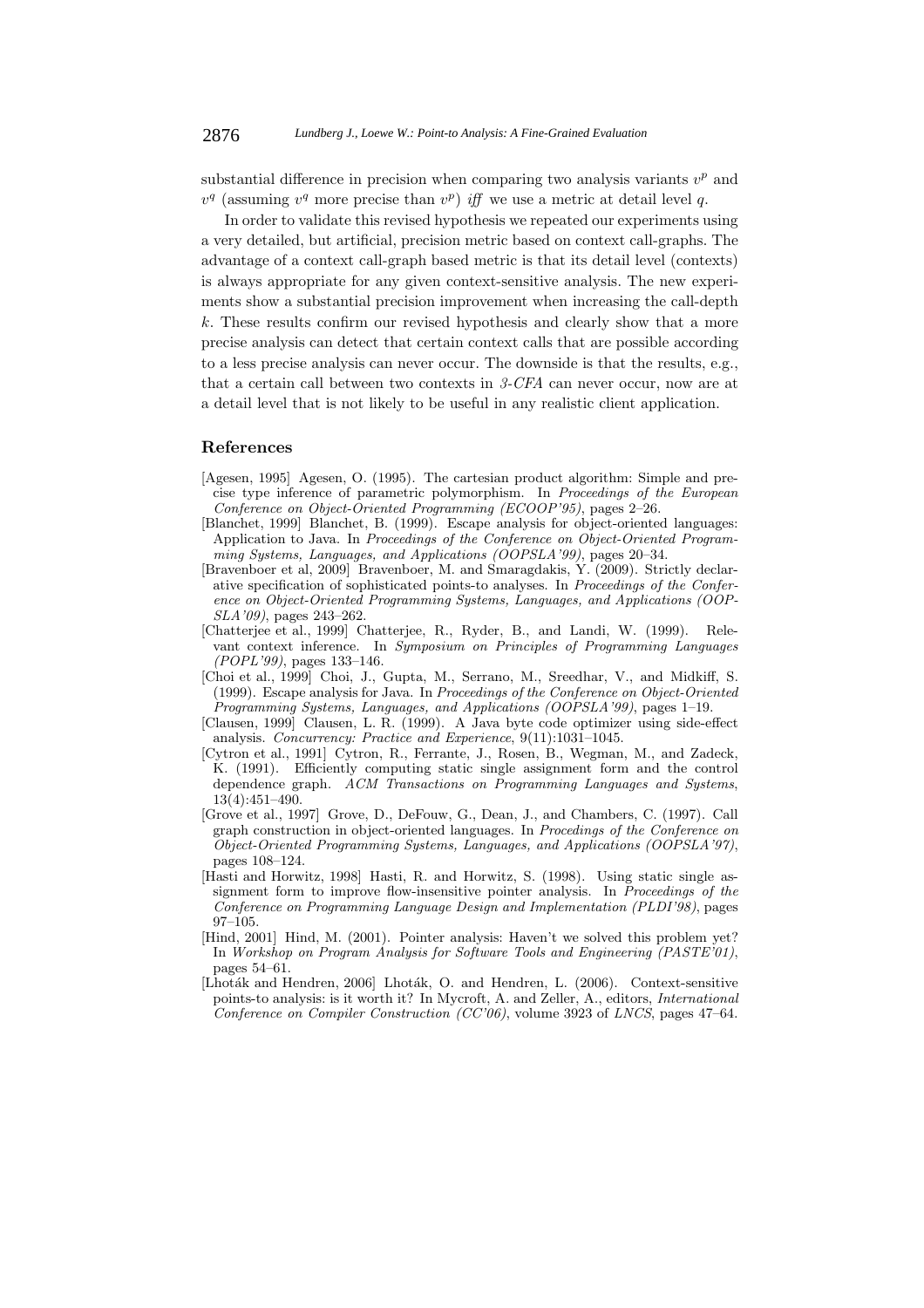- [Lhoták and Hendren, 2008] Lhoták, O. and Hendren, L. (2008). Evaluating the benefits of context-sensitive points-to analysis using a BDD-based implementation. *ACM Trans. Softw. Eng. Methodol.*, 18(1):1–53.
- [Lundberg et al., 2009] Lundberg, J., Gutzmann, T., Edvinsson, M., and Löwe, W. (2009). Fast and precise points-to analysis. *Journal of Information and Software Technology*, 51(10):1428 – 1439.
- [Lundberg and Löwe, 2007] Lundberg, J. and Löwe, W. (2007). A scalable flowsensitive points-to analysis. Technical report, Matematiska och systemtekniska institutionen, Växjö Universitet.
- [Mancoridis et al., 1999] Mancoridis, S., Mitchell, B., Chen, Y., and Ganser, E. (1999). Bunch: A clustering tool for the recovery and maintenance of software system structures. In *Proceedings of the International Conference on Software Maintenance (ICSM'99)*, pages 50–59.
- [Marlowe et al., 1995] Marlowe, T. J., Ryder, B. G., and Burke, M. G. (1995). Defining flow sensitivity for data flow problems. *Laboratory of Computer Science Research Technical Report*, Number LCSR-TR-249.
- [Milanova et al., 2002] Milanova, A., Rountev, A., and Ryder, B. G. (2002). Parameterized object sensitivity for points-to and side-effect analyses for Java. In *Proc. of the Int. Symposium on Software Testing and Analysis (ISSTA'02)*, pages 1–11.
- [Milanova et al., 2005] Milanova, A., Rountev, A., and Ryder, B. G. (2005). Parameterized object sensitivity for points-to analysis for Java. *ACM Transactions on Software Engineering and Methodology*, 14(1):1–41.
- [Muchnick, 1997] Muchnick, S. S. (1997). *Advanced Compiler Design Implementation*. Morgan Kaufmann Publishers, San Francisco, California.
- [Ruf, 2000] Ruf, E. (2000). Effective synchronization removal for Java. In *Proceedings of the Conference on Programming Language Design and Implementation (PLDI'00)*, pages 208–218.
- [Ryder, 2003] Ryder, B. G. (2003). Dimensions of precision in reference analysis of object-oriented programming languages. In *International Conference on Compiler Construction (CC'03)*, volume 2622 of *LNCS*, pages 126–137. Springer.
- [Salah et al., 2005] Salah, M., Denton, T., Mancoridis, S., Shokoufandeh, A., and Vokolos, F. (2005). Scenariographer: A tool for reverse engineering class usage scenarios from method invocation sequences. In *Proceedings of the International Conference on Software Maintenance (ICSM'05)*, pages 155–164.
- [Seemann and von Gudenberg, 1998] Seemann, J. and von Gudenberg, J. W. (1998). Pattern-based design recovery of Java software. In *Proceedings of the International Symposium on Foundations of Software Engineering (FSE'98)*, pages 10–16.
- [Sharir and Pnueli, 1981] Sharir, M. and Pnueli, A. (1981). *Two Approaches to Interprocedural Data Flow Analysis*. In S. Muchnick and N. Jones, editors, Program Flow Analysis: Theory and Applications. Prentice Hall.
- [Shivers, 1991] Shivers, O. (1991). Control-flow analysis of higher-order languages. Technical report, PhD thesis, Carnegie-Mellon University, CMU-CS-91-145.
- [Smaragdakis et al., 2011] Smaragdakis, Y., Bravenboer, M., and Lhoták, O. (2011). Pick your contexts well: Understanding object-sensitivity. In *Proceedings of the Symposium on Principles of Programming Languages (POPL'11)*, pages 17–30.
- [Soot] Soot: a Java Optimization Framework. http://www.sable.mcgill.ca/soot.
- [Sridharan and Bodik, 2006] Sridharan, M. and Bodik, R. (2006). Refinement-based context-sensitive points-to analysis for Java. In *Proceedings of the Conference on Programming Language Design and Implementation (PLDI'06)*, pages 387–400.
- [Tip and Palsberg, 2000] Tip, F. and Palsberg, J. (2000). Scalable propagation-based call graph construction algorithms. *ACM SIGPLAN Notices*, 35(10):281–293.
- [Tonella and Potrich, 2003] Tonella, P. and Potrich, A. (2003). Reverse engineering of the interaction diagrams from C++ code. In *Proceedings of the International Conference on Software Maintenance (ICSM'03)*, page 159.